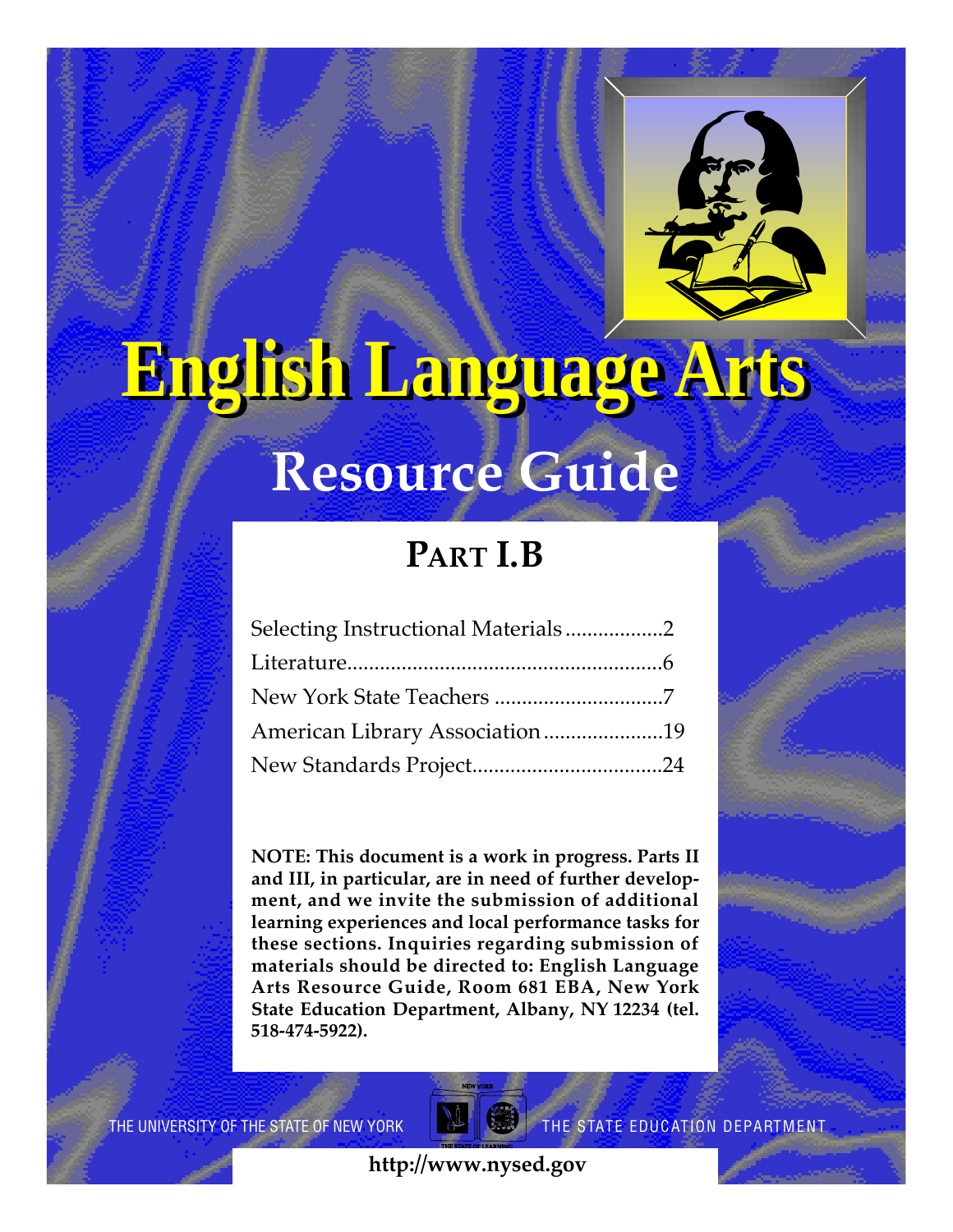# **A Guide to Selecting Instructional Materials**

How and where can teachers find information to help them select instructional materials that meet the learning needs of *all* their students? All teachers need to be familiar with lists of resources that:

- $\triangleright$  are published by a recognized authority
- $\triangleright$  are compiled according to established criteria
- $\triangleright$  include materials in a variety of formats (print, nonprint, electronic media, etc.)

Many lists of print and nonprint resources are available, including some that can be accessed via the Internet. The most useful are annotated with information such as grade or reading level, recommended or not recommended for purchase, curriculum connections, specific audience needs, etc. The school library media specialist will have some of these selection tools available in the library media center; others can be borrowed through inter-library loan from the School Library System of which the school is a member.

Teachers will be seeking materials which are:

- written/produced by people with in-depth knowledge of the subject
- available in languages other than English, as needed
- designed to help students create their own new information
- designed to help students develop new learning strategies
- relevant
- current
- age appropriate
- authentic

Working with other teachers and collaborating with library media specialists who are skilled in locating and selecting resources will result in assembling a collection of classroom instructional materials that assures students access to the variety of resources necessary to meet their needs.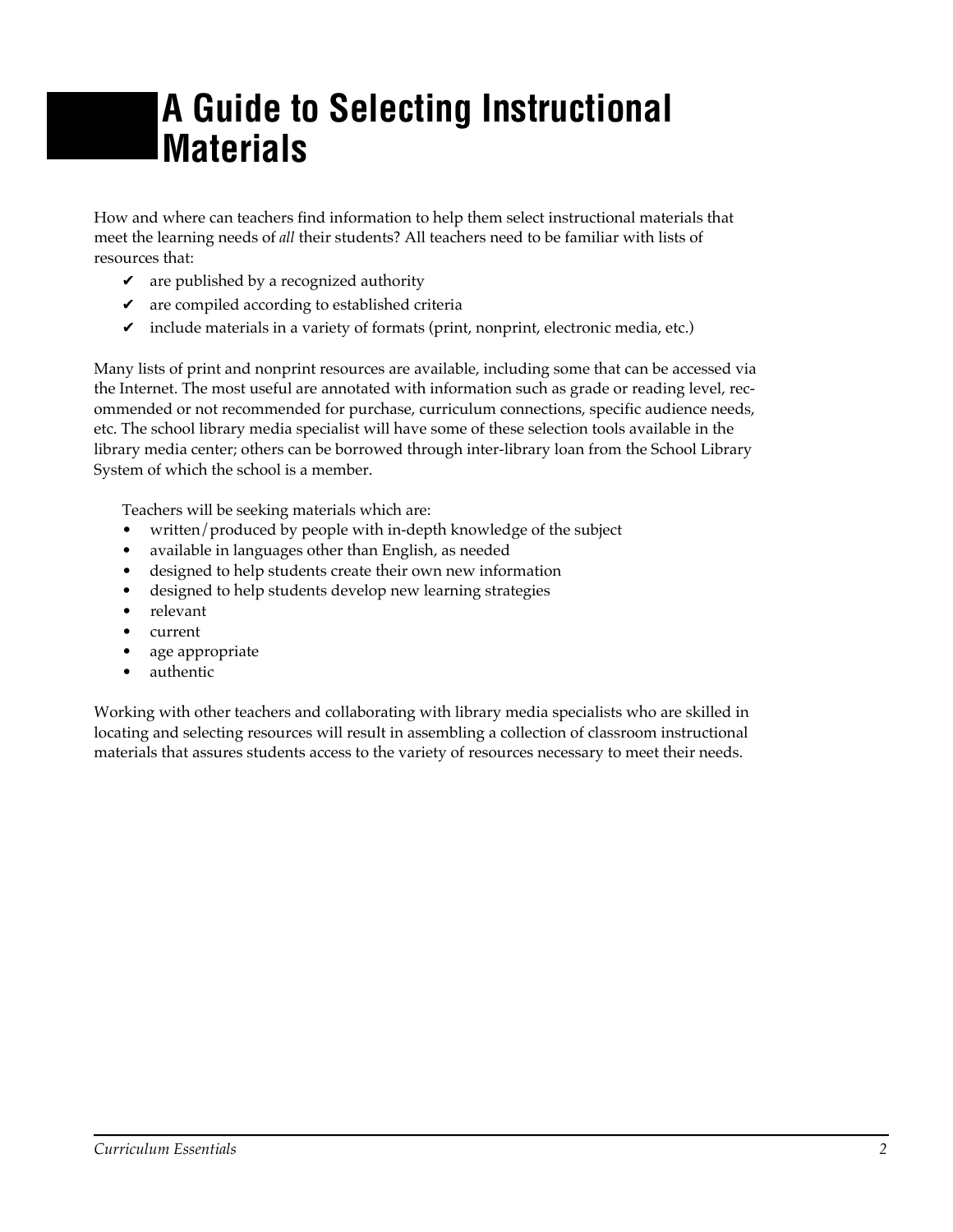## **Suggested Resources for Selecting Instructional Materials**

- AAAS Science Books and Films American Association for the Advancement of Science
- Adventuring with Books: ABooklist for PreK-Grade 6 National Council of Teachers of English
- Books for You: An Annotated Booklist for Senior High Students National Council of Teachers of English
- Horn Book Guide to Children's and Young Adult Books Horn Books
- Multi Media Schools: Technological Resources K-12 Online, Inc.
- Beyond Picture Books: AGuide to First Readers
	- Book Links American Library Association
- Children's Books: 100 Titles for Reading and Sharing New York Public Library
- Books for the Teenage New York Public Library
- Notable Children's Trade Books in the Field of Social Studies National Council for the Social Studies
- Outstanding Science Trade Books Children's Book Council
- Teacher's Choices International Reading Association
- Outstanding Books for the College Bound National Council of Teachers of English
- Your Reading: An Annotated Booklist for Middle School and Junior High School National Council of Teachers of English
- Technology and Learning CD ROM Product Software
- Best Videos for Children and Young Adults: a Core Collection for Libraries ABC-CLIO
- Magazines for Young People: a Children's Magazine Guide Companion Volume. 2nd Ed. Katz, Bill and Linda Sternberg Katz
- Multicultural Literature for Children and Young Adults University of Wisconsin
- Portraying Persons with Disabilities: an Annotated Bibliography of Fiction for Children and Teenagers

Bowker Publishing Company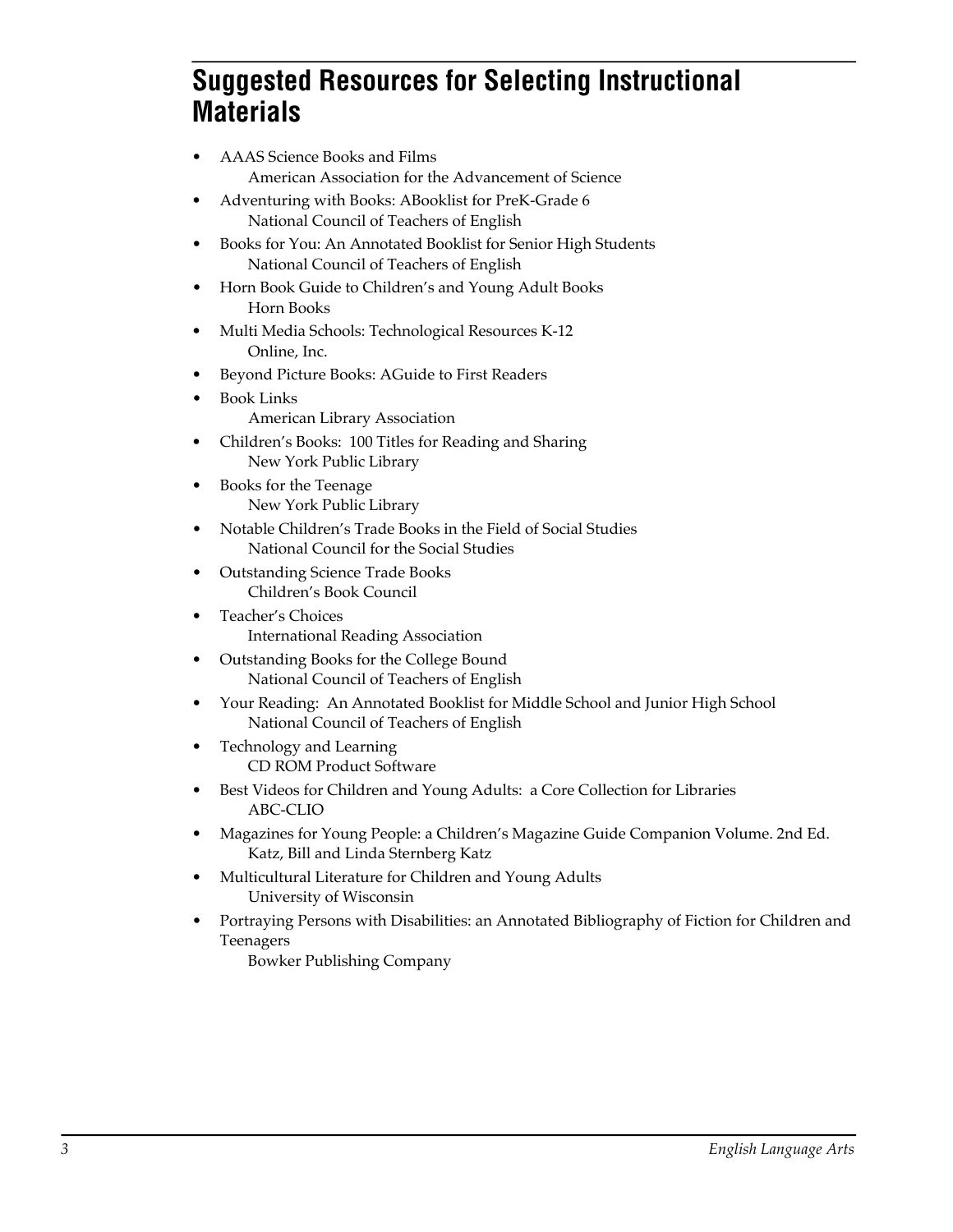## **Selected Internet Sites Related to Education**

- AskEric askeric@ericir.syr.edu
- Educational Journals gopher://info.asu.edu: 70/11/asc-cwis/education/journals
- K-12 Internet Resources informns.k12.mn.us
- National Aeronautics and Space Administration spacelink.msfc.nasa.gov
- Classroom Connect http://www.classroom.net
- Cyberkids (magazine) http://www.mtlake.com/cyberkids
- Gifted and Talented Homepage http://www.eskimo.com/~user/kids.html
- Internet in the Classroom http://www.schnet.edu.au
- National Reading Conference http://www.iusb.edu/webacts/edud/EleEd/nrc/nrcindex.html
- US Department of Education (ED)/Office of Educational Research and Improvement (OERI) http://www.ed.gov/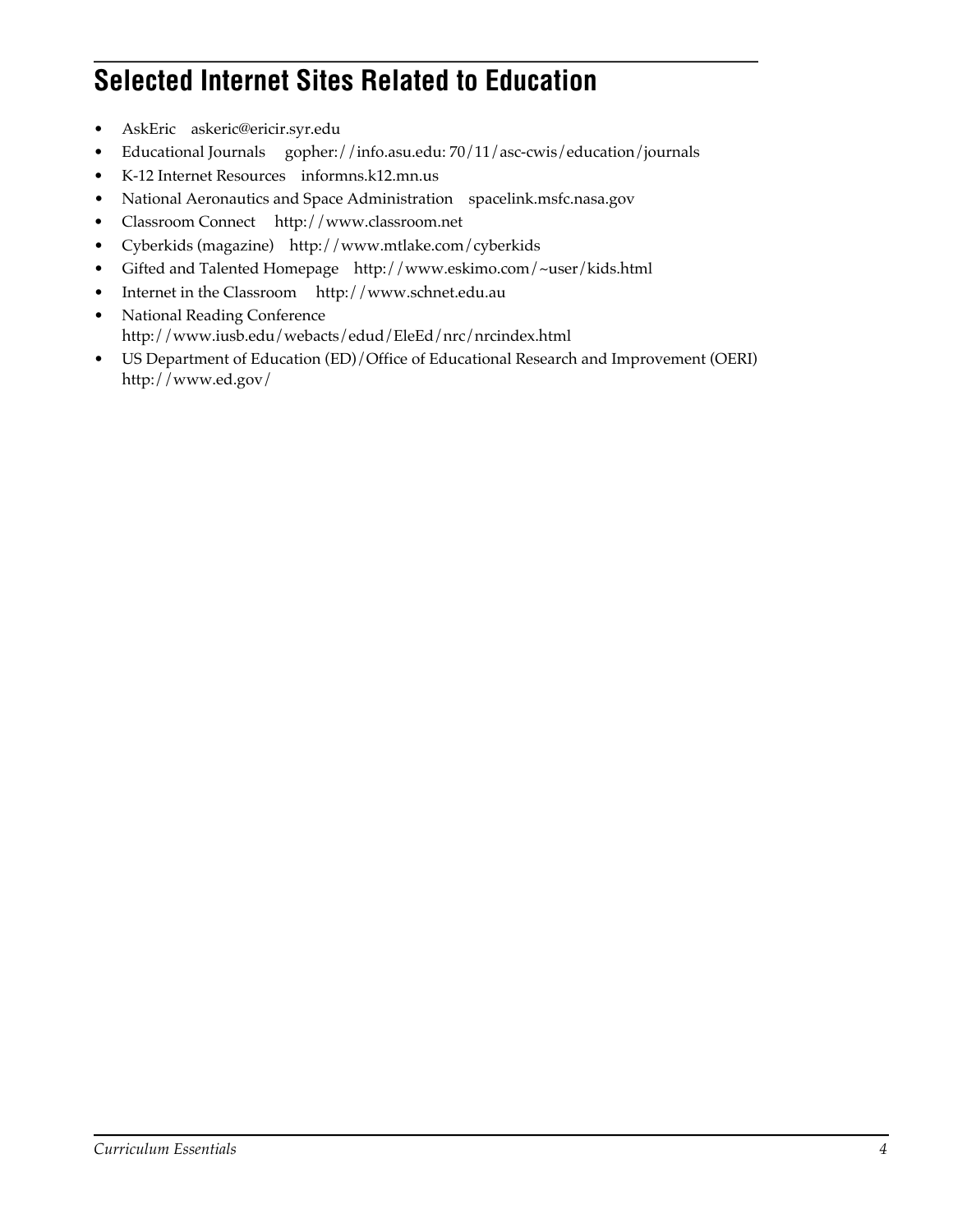## **Journals that Review Instructional Materials**

- Arithmetic Teacher
- Childhood Education
- Children's Software Review
- Educational Leadership
- Instructor
- Language Arts
- Media and Methods
- Parents' Choice
- Phi Delta Kappa
- Primary Voices
- Reading Teacher
- Science and Children
- Social Studies and the Young Learner
- Teaching Exceptional Children
- Teaching K-8
- Young Children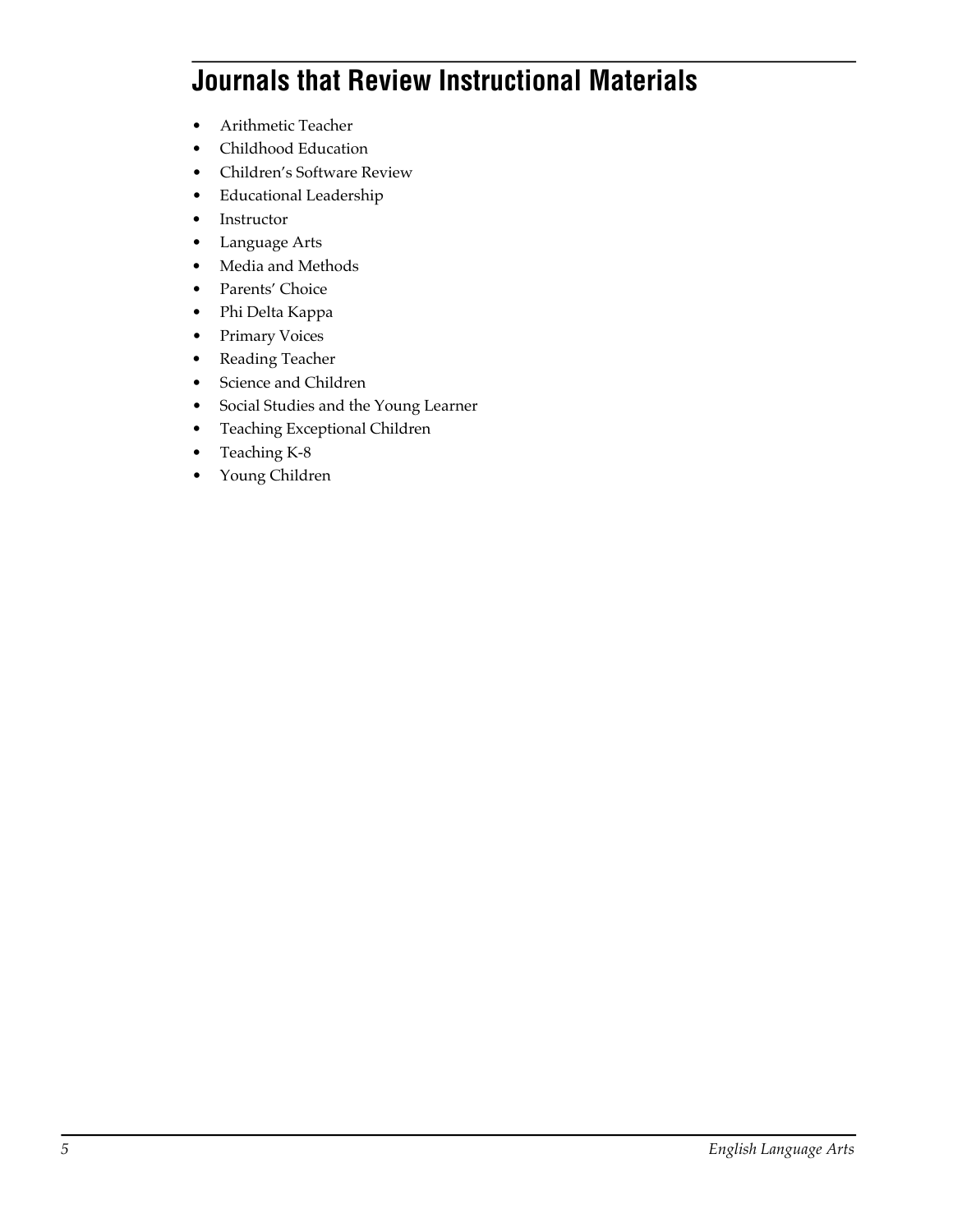## **Literature Suggestions**

The list of book titles which follows was compiled from the results of an informal survey conducted by the Department and distributed by the New York State English Council and New York State Reading Association. Teachers were asked to suggest books that they felt were "appropriate and successful with readers in the K-12 curriculum." These titles represent a sample of those submitted. The list is not inclusive, nor is it intended as a recommended reading list; rather, it is a list of books that English Language Arts teachers in New York State suggest have literary merit, are representative of the genres and are being read by students in today's classrooms. Some are appropriate for all students, some for advanced readers. Titles include folklore, fantasy, science fiction, fiction, non-fiction, poetry and drama. Selected magazine titles are included in recognition of the importance of using magazines to meet informational and recreational needs.

Following the New York State English Language Arts teacher selections are two lists—"Notable Children's Books, 1995" and "Best Books for Young Adults, 1995" published by the American Library Association which are representative of the many distinguished published lists of books that teachers rely on as they help students select reading material. The concluding example of reading selections is provided by the New Standards Project "Performance Standards: English Language Arts." The three lists suggest acceptable titles for student readers at elementary, middle, and high school levels.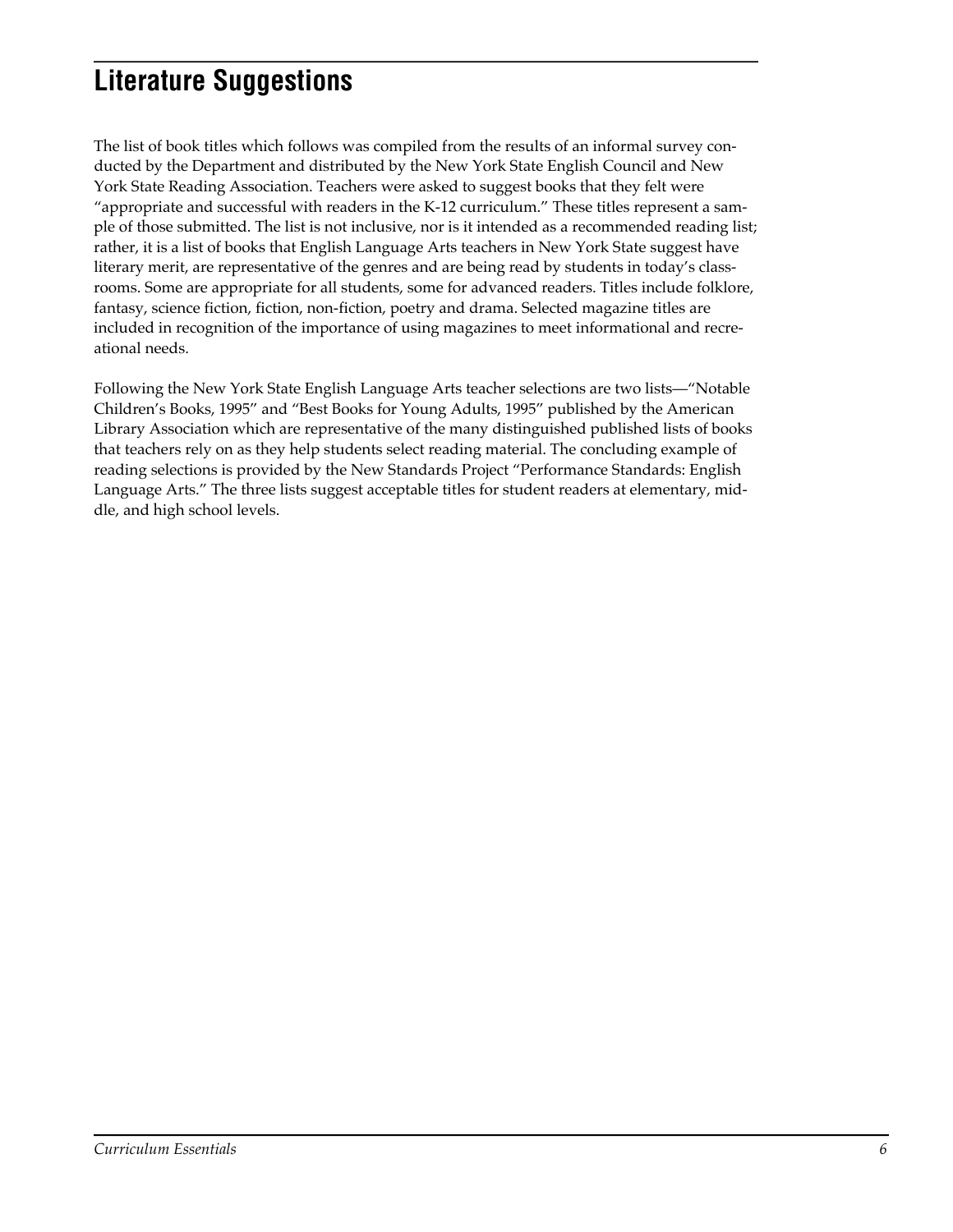# **Selected Titles:**

## **New York State Teachers**

## **Fiction and Non-Fiction**

# indergarten –<br>Grade 2

A DELL

YEARLING BOOK

| l itle                       | Author |
|------------------------------|--------|
|                              |        |
|                              |        |
|                              |        |
|                              |        |
|                              |        |
|                              |        |
|                              |        |
|                              |        |
| 47465-5-U.S. \$2.95          |        |
| eroine to children in Japan. |        |
|                              |        |
|                              |        |
|                              |        |
|                              |        |
|                              |        |
|                              |        |
|                              |        |
|                              |        |
|                              |        |
|                              |        |
|                              |        |
|                              |        |
|                              |        |
|                              |        |
|                              |        |
|                              |        |
|                              |        |
|                              |        |
|                              |        |
|                              |        |
|                              |        |
|                              |        |
|                              |        |
|                              |        |
|                              |        |
|                              |        |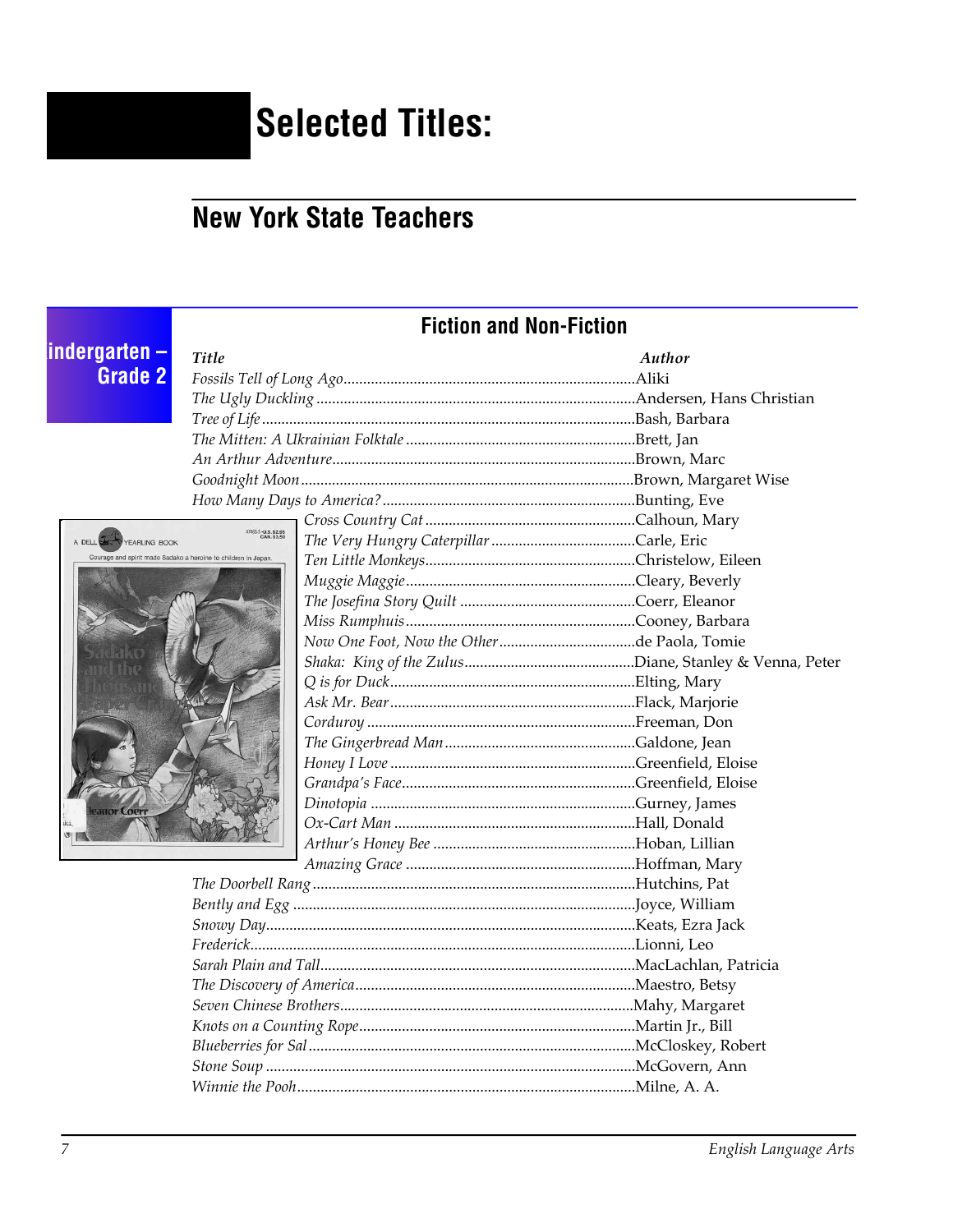## **Folklore**

## **Fantasy and Science Fiction**

Kindergarten<br>Grade 2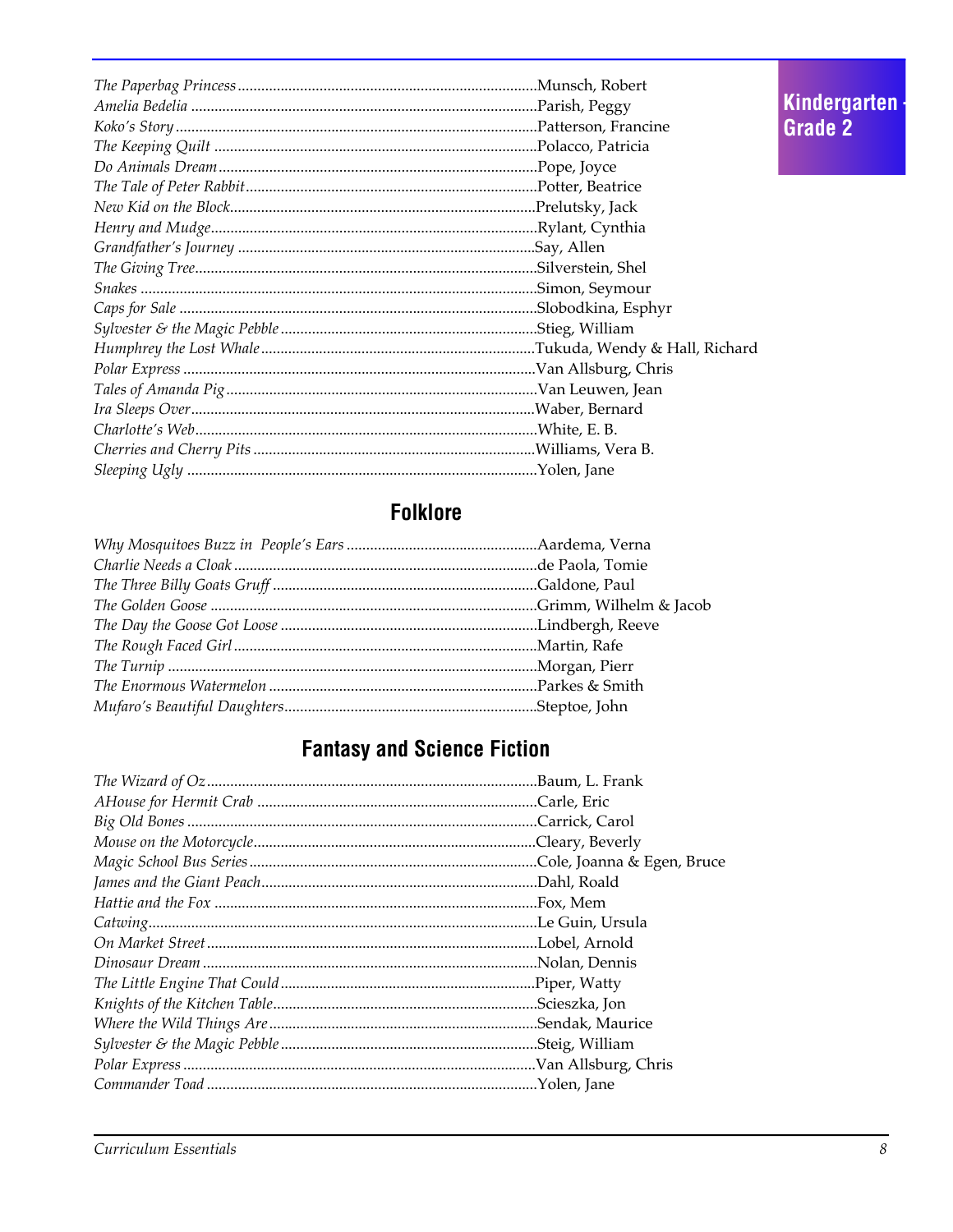#### **Poetry**

indergarten -**Grade 2** 

Grades  $3 - 5$ 

| The Eensy Weensy Spider: Fingerplays |              |
|--------------------------------------|--------------|
|                                      |              |
|                                      | Cole, Joanna |
|                                      |              |
|                                      |              |
|                                      |              |
|                                      |              |
|                                      |              |
|                                      |              |

#### **Publications**

Highlights News Pilot Ranger Rick World Magazine

#### **Fiction and Non-Fiction**

**Title** Author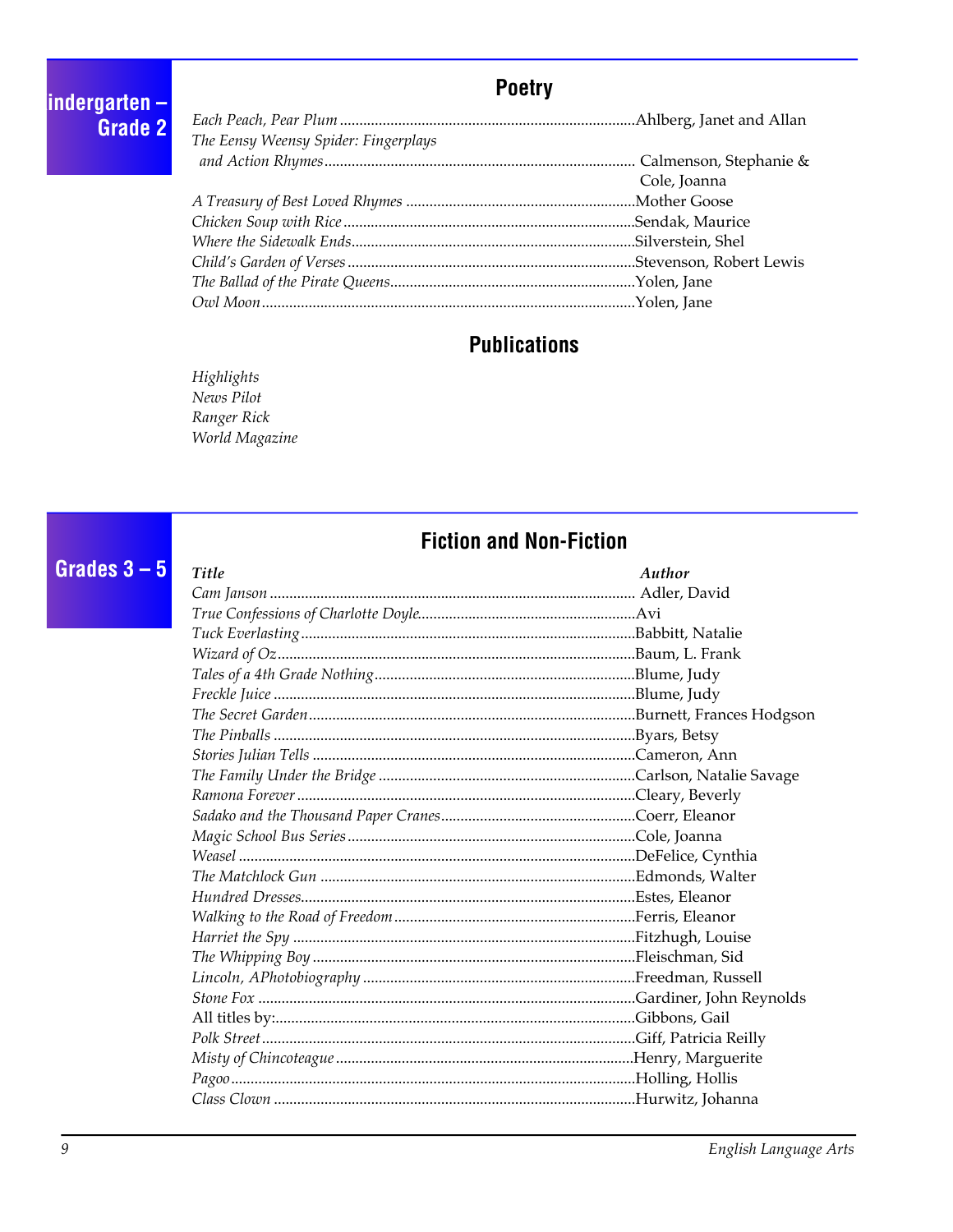



## **Folklore**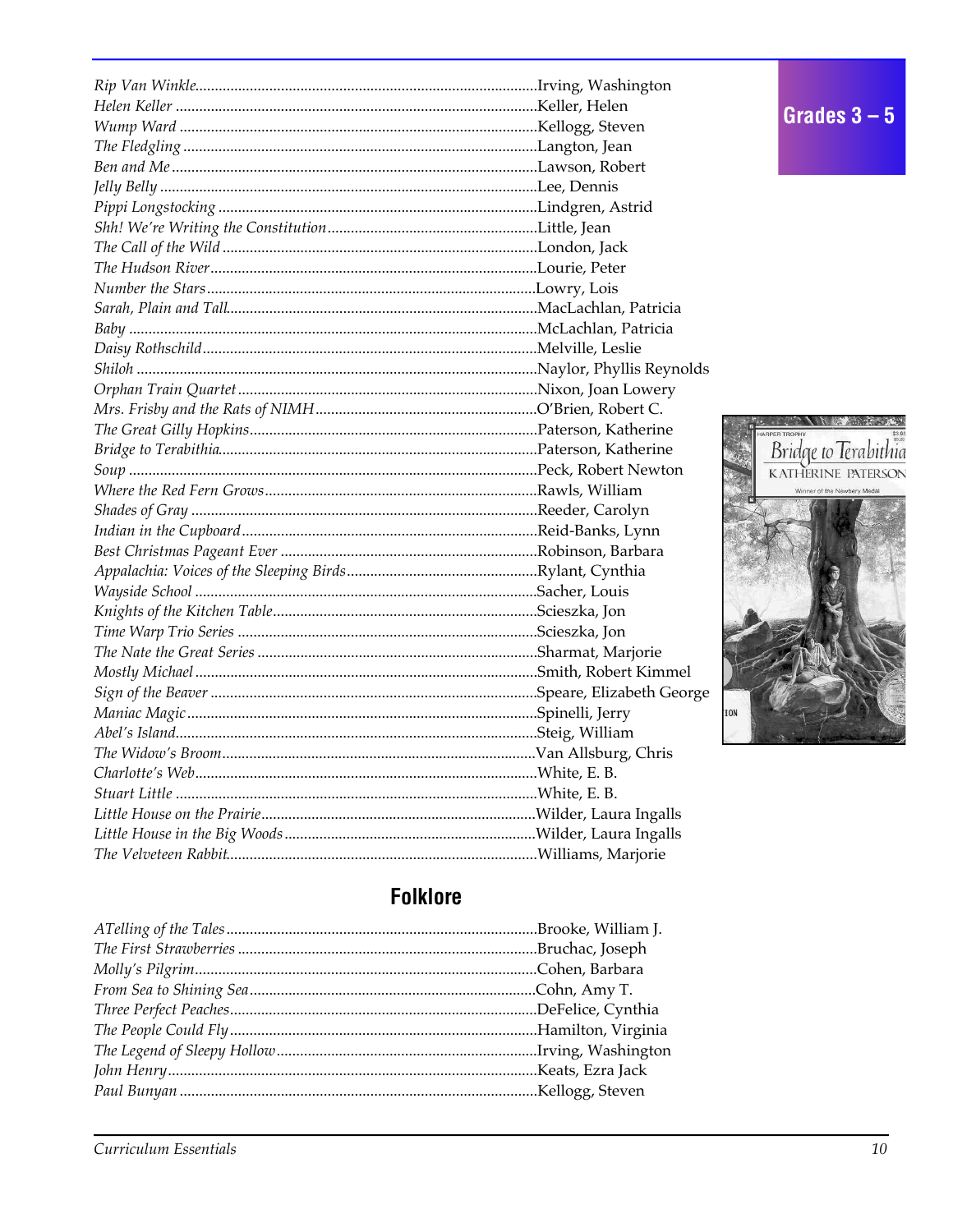## **Grades 3 – 5**

| Lon PoPo: A Red Riding Hood Story from ChinaYoung, Ed |  |
|-------------------------------------------------------|--|

## **Fantasy and Science Fiction**



| 49805-8 -U.S. \$3.99 |                                                          |  |
|----------------------|----------------------------------------------------------|--|
|                      |                                                          |  |
| Winning Classic      |                                                          |  |
| <b>L'ENGLE</b>       |                                                          |  |
|                      |                                                          |  |
| n Time               |                                                          |  |
|                      |                                                          |  |
|                      |                                                          |  |
|                      |                                                          |  |
|                      |                                                          |  |
|                      | The Lion, the Witch and the WardrobeLewis, Clive Staples |  |
|                      |                                                          |  |
|                      | Mrs. Frisby and the Rats of NIMH O'Brien, Robert C.      |  |
|                      |                                                          |  |
|                      |                                                          |  |
|                      |                                                          |  |
|                      |                                                          |  |

## **Poetry**

## **Publications**

*Cobblestone Cricket Highlights Kids Discover Odyssey Sports Illustrated for Kids World Magazine*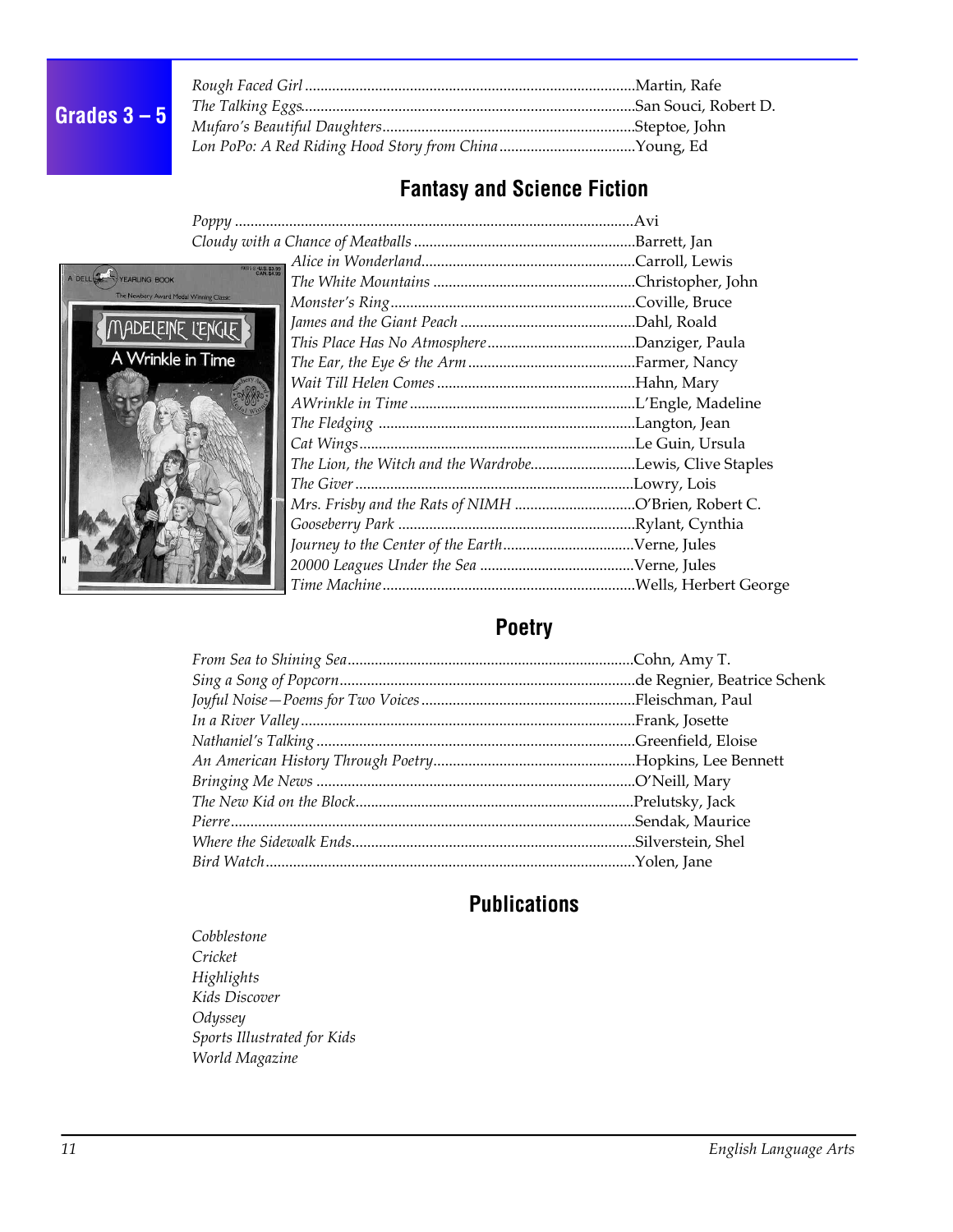## **Fiction and Non-Fiction**

| <b>Title</b> | Author |
|--------------|--------|
|              |        |
|              |        |
|              |        |
|              |        |
|              |        |
|              |        |
|              |        |
|              |        |
|              |        |
|              |        |
|              |        |
|              |        |
|              |        |
|              |        |
|              |        |
|              |        |
|              |        |
|              |        |
|              |        |
|              |        |
|              |        |
|              |        |
|              |        |
|              |        |
|              |        |
|              |        |
|              |        |
|              |        |
|              |        |
|              |        |
|              |        |
|              |        |
|              | I      |
|              |        |
|              |        |
|              |        |
|              |        |
|              |        |
|              |        |
|              |        |
|              |        |
|              |        |
|              |        |
|              |        |
|              |        |
|              |        |
|              |        |
|              |        |
|              |        |

**Elizabeth George Speare** 

Grades  $6 - 8$ 

 $P(x)$ 

The WITCH of

Blackbird Pond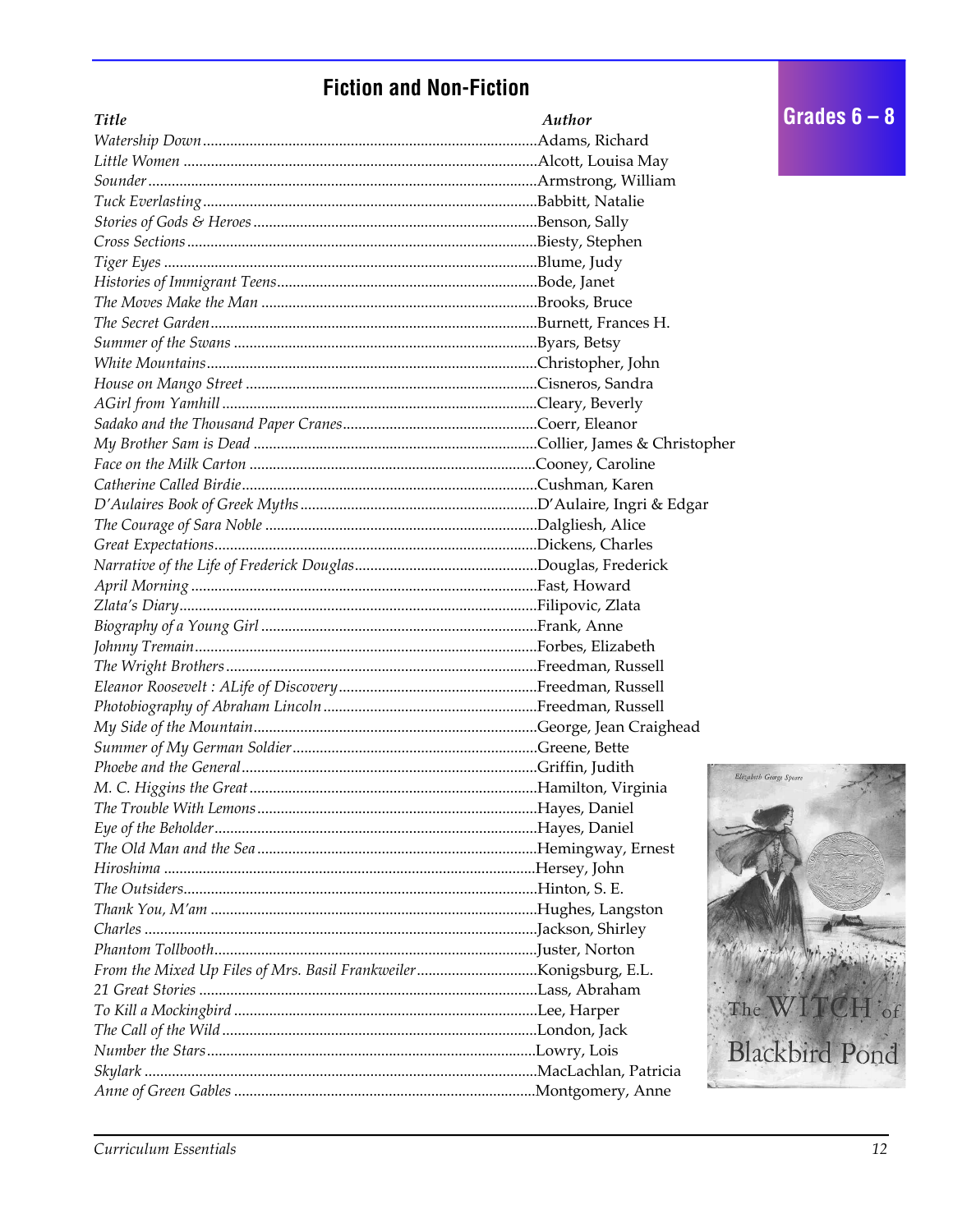## Grades  $6-8$

## **Folklore**

| The Crest and the Hide and Other African Stories Cowlander, Harold |  |
|--------------------------------------------------------------------|--|
|                                                                    |  |
|                                                                    |  |
|                                                                    |  |

## **Fantasy and Science Fiction**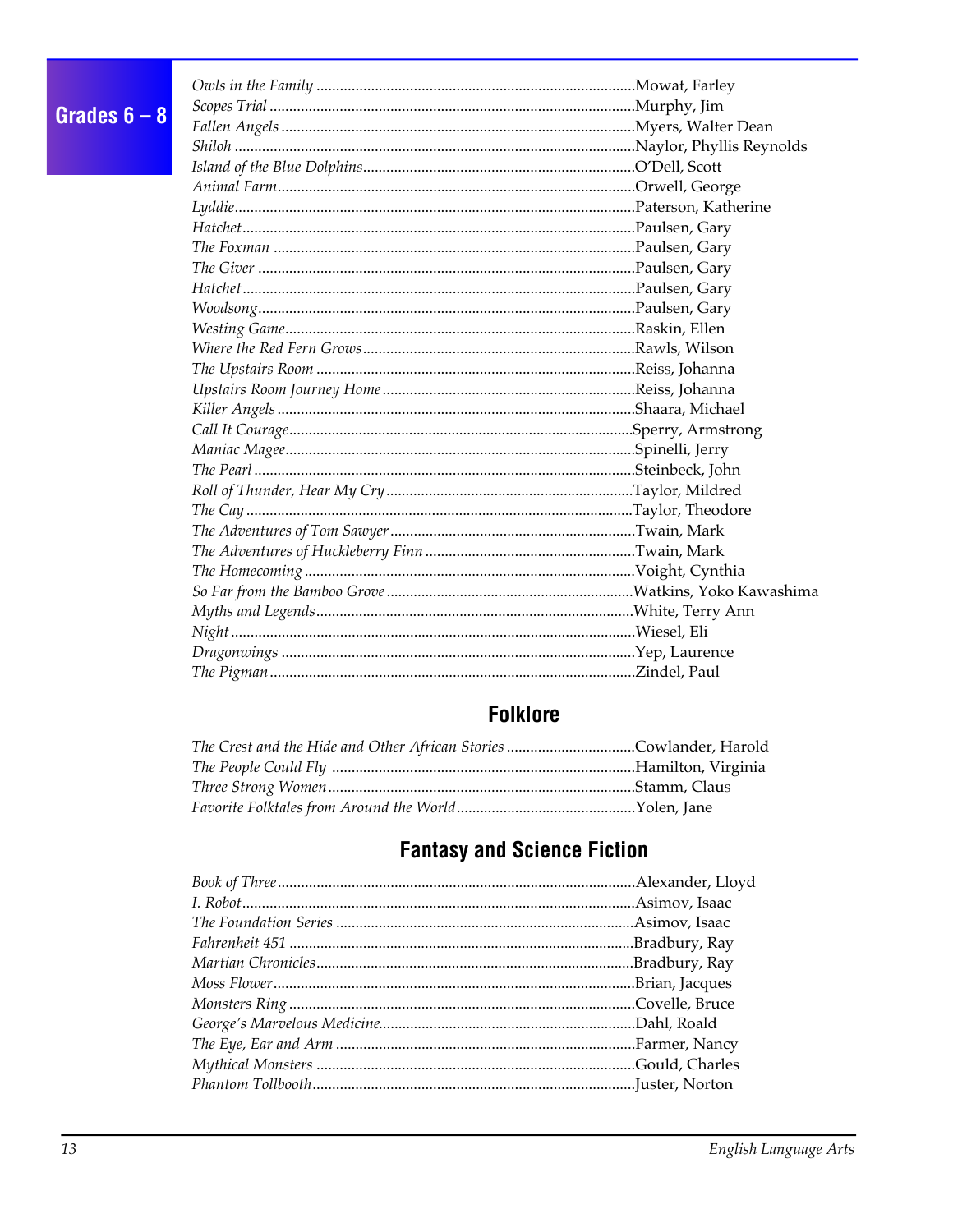## Poetry

| Wadsworth |
|-----------|
|           |
|           |

#### **Drama**

| The Effect of Gamma Rays on Man-in-the Moon Marigolds Zindel, Paul |  |
|--------------------------------------------------------------------|--|

#### **Publications**

Cobblestone Magazine National Geographic New Moon **READ**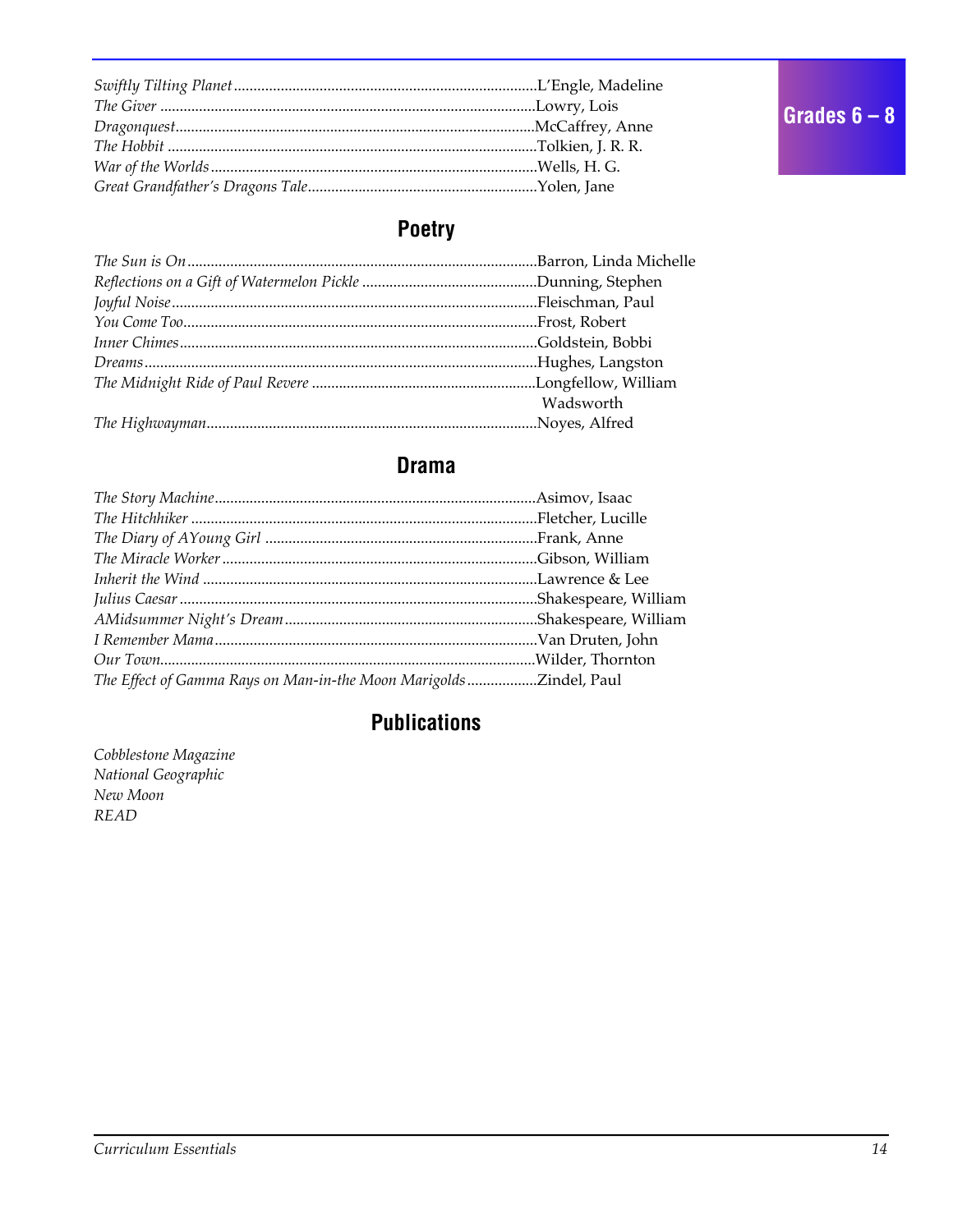## **Fiction and Non-Fiction**

| Grades $9 - 12$    | <b>Title</b> | Author |
|--------------------|--------------|--------|
|                    |              |        |
|                    |              |        |
|                    |              |        |
|                    |              |        |
|                    |              |        |
|                    |              |        |
|                    |              |        |
|                    |              |        |
|                    |              |        |
|                    |              |        |
|                    |              |        |
|                    |              |        |
|                    |              |        |
|                    |              |        |
|                    |              |        |
|                    |              |        |
|                    |              |        |
|                    |              |        |
|                    |              |        |
|                    |              |        |
|                    |              |        |
|                    |              |        |
|                    |              |        |
|                    |              |        |
|                    |              |        |
|                    |              |        |
|                    |              |        |
|                    |              |        |
|                    |              |        |
|                    |              |        |
| Segment Jacob      |              |        |
| <b>JACK LONDON</b> |              |        |
| <b>THEIR OAN</b>   |              |        |
| U W Ş A ƏQA        |              |        |
|                    |              |        |
|                    |              |        |
|                    |              |        |
|                    |              |        |
|                    |              |        |
|                    |              |        |
|                    |              |        |
|                    |              |        |
|                    |              |        |
|                    |              |        |
|                    |              |        |
|                    |              |        |
|                    |              |        |
|                    |              |        |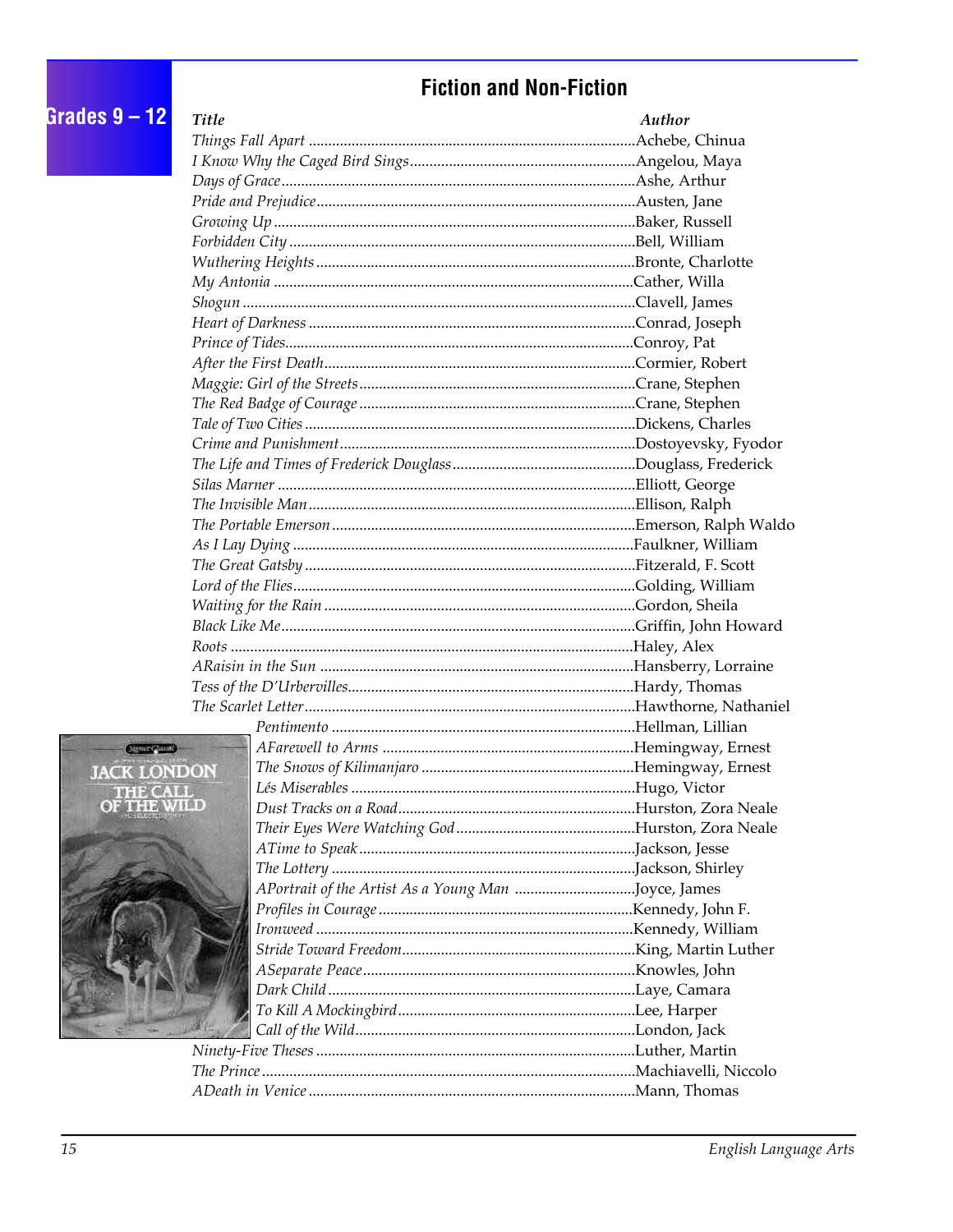## **Folklore**

## **Fantasy and Science Fiction**

Grades  $9 - 12$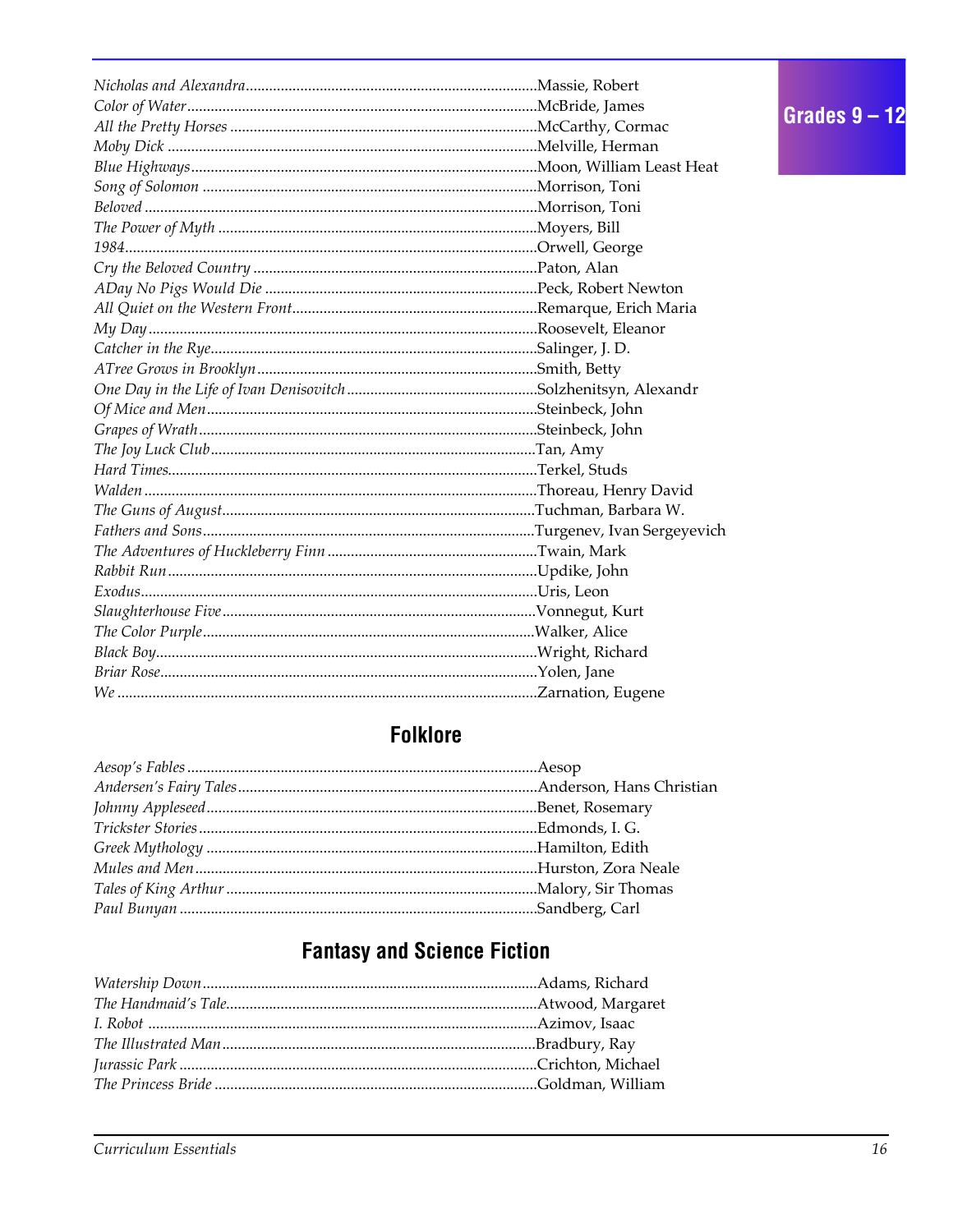

## Poetry

## **Drama**

| .Anouilh, Jean        |
|-----------------------|
|                       |
|                       |
|                       |
| Euripides             |
| Hellman, Lillian      |
|                       |
|                       |
|                       |
| Miller, Arthur        |
| O'Neill, Eugene       |
|                       |
| Rostand, Edmond       |
| Shakespeare, William. |
| .Shakespeare, William |
| Shakespeare, William  |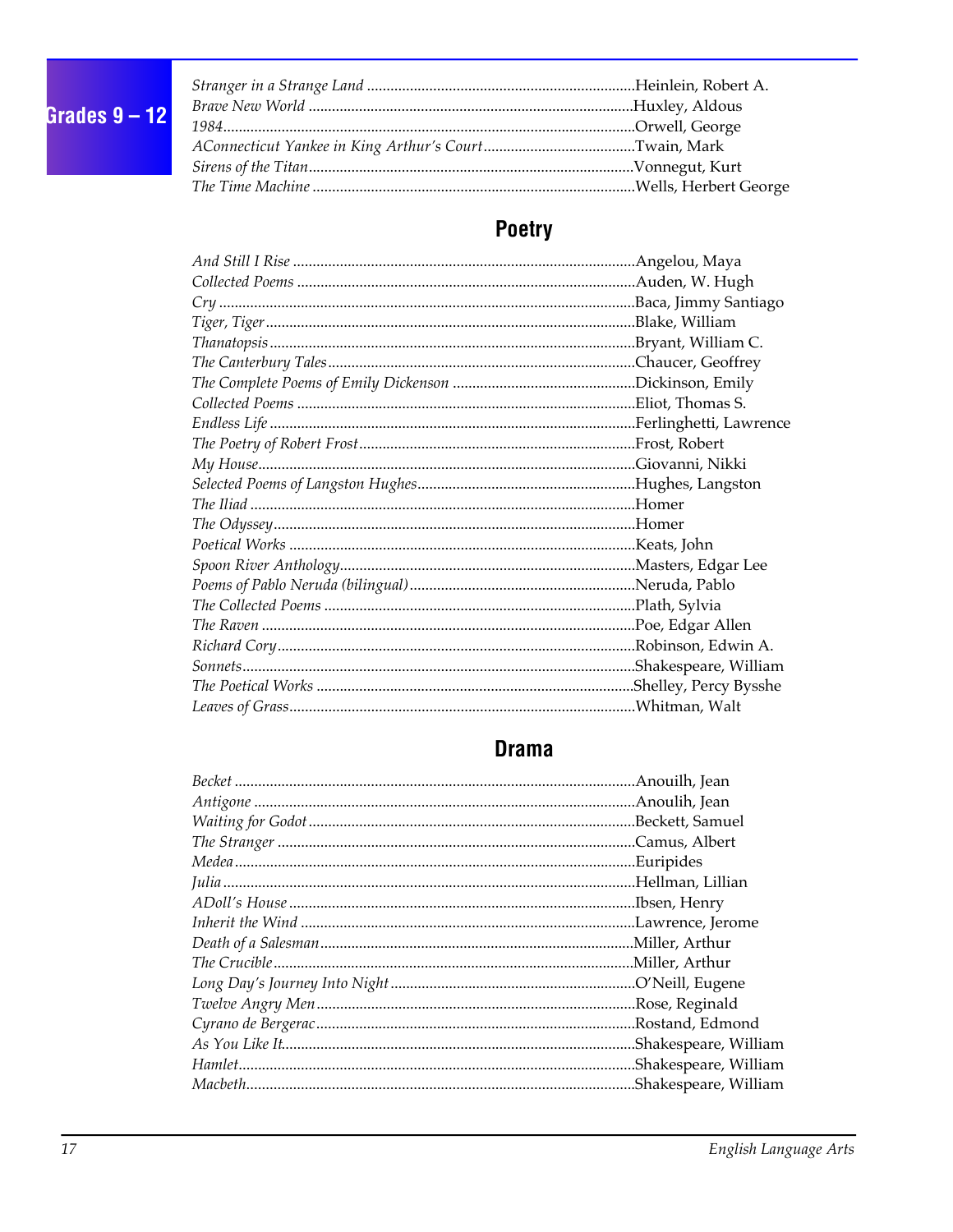### **Publications**

*Literary Cavalcade Merlyn's Pen New Yorker Magaizne New York Times Magazine Newsweek Poets and Writers Sports Illustrated Time*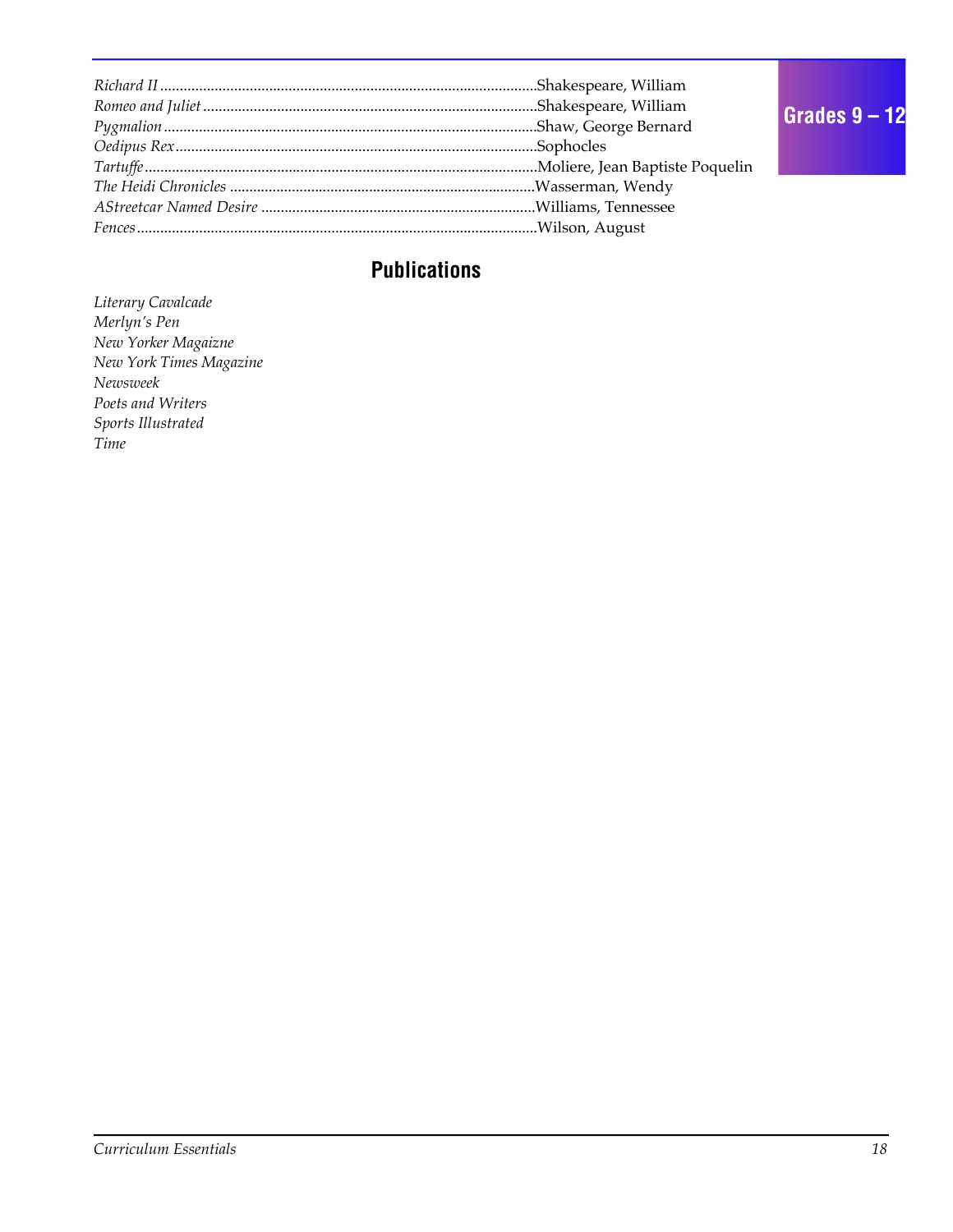## **Suggested Reading from the American Library Association**

#### **Notable Children's Books, 1995**

*Acommittee of the Association for Library Service to Children (ALSC),a division of the American Library Association (ALA), compiled this list of Notable Children's Books for 1995.*

| <b>Dung Readers</b> | Byars, Betsy. The Golly Sisters Ride Again. illus. by Sue Truesdell. HarperCollins.<br>Energetic, expressive cartoon-style illustrations humorously convey the joys, fears, and<br>squabbles of two wacky sisters as they sing and dance their way through the Old West<br>in this easy reader.     |
|---------------------|-----------------------------------------------------------------------------------------------------------------------------------------------------------------------------------------------------------------------------------------------------------------------------------------------------|
|                     | Fleming, Denise. Barnyard Banter. Henry Holt.<br>The barnyard is alive with activity, but where is goose? An exuberant rhyming text and<br>vibrant illustrations add to the delight of this hide-and-seek game.                                                                                     |
|                     | Fox, Mem. Tough Boris. Illus. by Kathryn Brown. Harcourt Brace.<br>No pirate is tougher than Boris; "but when his parrot died, he cried and cried."                                                                                                                                                 |
|                     | Mahy, Margaret. The Rattlebang Picnic. Illus. by Steven Kellogg. Dial.<br>Granny McTavish's homemade pizza is always too tough to eat, but it saves the day<br>when a family outing turns into a race to escape an erupting volcano.                                                                |
|                     | Nolen, Jerdine. <i>Harvey Potter's Balloon Farm</i> . Illus. by Mark Buehner. Lothrop Lee & Shepard.<br>Achild finds Harvey growing balloons in the middle of the night in this magical fantasy.<br>Bold and bright illustrations seem to glow with a life of their own.                            |
|                     | Priceman, Marjorie. How to make an apple pie and see the world. Illus. Knopf.<br>Baking an apple pie is easy unless the grocery store is closed. In that case you only need<br>to travel around the world to collect the ingredients. Alighthearted proof that food<br>doesn't grow on shelves.     |
|                     | Rathmann, Peggy. Good Night, Gorilla. Illus. Putnam's.<br>Mr. Zookeeper tucks all the animals in, but the reader will find he is much more sleepy<br>than they are! Ahilarious bedtime read aloud.                                                                                                  |
|                     | Reiser, Lynn. The Surprise Family. Illus. Greenwillow.<br>Chicks and ducks wander among and beyond the vibrant illustrations in this sensitive<br>telling of a baby chick's acceptance of a loving surrogate mother.                                                                                |
|                     | Schertle, Alice. How Now, Brown Cow? Illus. by Amanda Schaffer. Browndeer/Harcourt.<br>Here is a super mix of irreverent, tender, humorous explanatory and matter of fact<br>poems about beautiful bovines. Strong, bold, full-page illustrations with a broad stroke<br>reflect the fanciful text. |
|                     | Scott, Ann Herbert Hi!. Illus. by Glo Coalson. Philomel/Putnam.<br>Glowing watercolors capture the toddler's perspective as Margarita persistently<br>attempts to greet every one standing in line at the post office.                                                                              |
|                     | Silverman, Erica. Don't Fidget a Feather! Illus. by S.D.Schindler. Macmillan.<br>Duck and gander are determined combatants in a "freeze" contest that almost has fatal<br>results in this humorous tale.                                                                                            |
|                     | Stoeke, Janet Morgan. A Hat for Minerva Louise. Illus. Dutton.<br>Minerva Louiqe, an enterprising chicken, searches for a hat to keep herself warm, but<br>instead finds a pair of mittens fitting both tail and head.                                                                              |
|                     |                                                                                                                                                                                                                                                                                                     |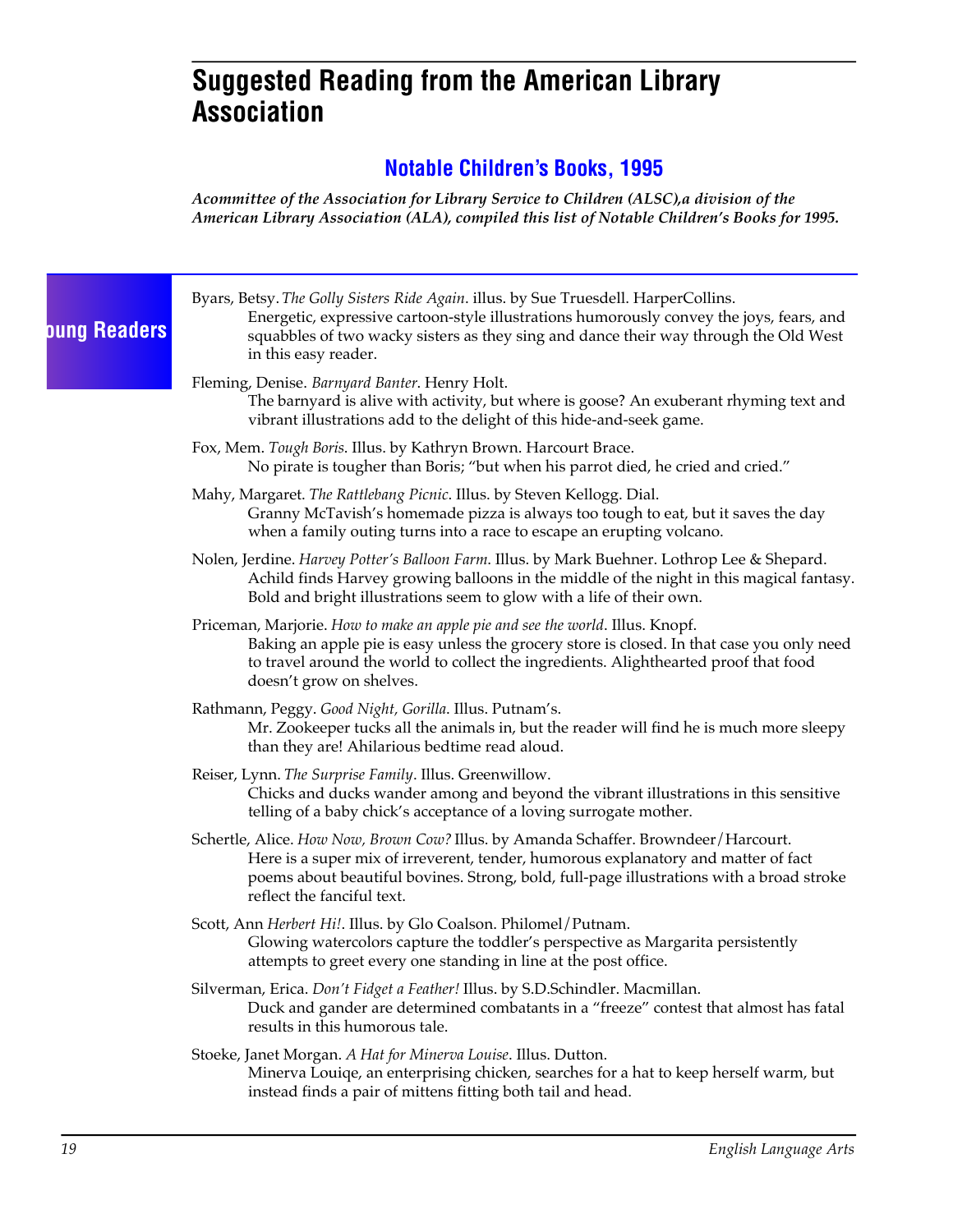Turnbull, Ann. *Too Tired*. Illus. by Emma Chichester Clark. Gulliver/Harcourt Brace. In this humorous adaptation of the Flood story, Noah and the rest of the animals manage to rescue the sloths, who are "too tired" to climb aboard themselves.

Wild, Margaret. *Going Home*. Illus. by Wayne Harris. Scholastic.

Ayoung patient learns how to magically escape the hospital without leaving his bed as nearby zoo noises launch him on a series of journeys. Clear, spacious illustrations celebrate the power of imagination.

- Wild, Margaret. *Our Granny*. Illus. by Julie Vivas. Ticknor & Field. Two young children talk about their beloved granny, comparing her to other grannies, all delightfully different.
- Aardema, Verna. *Misoso: Once Upon a Time Tales from Africa*. Illus. by Reynold Ruffins. Apple Soup/Knopf.

Arenowned storyteller retells fables and folktales, gathered from many regions of Africa. Presented in a colorful, inviting format.

- Cooper, Floyd. *Coming Home: From the Life of Langston Hughes*. Illus. Philomel/Putnam. Thoughtful paintings in warm golds and browns complement this perceptive portrait of a youth who dreamed of having a home.
- Dalakoy, Vedat. *Sister Shako and Kolo the Goat: Memories of my Childhood in Turkey*. Translated by Guner Ener. Lothrop, Lee & Shepard. 1995 Mildred Batchelder Honor Book.
- Facklam, Margery. *The Big Bug Book*. Illus. by Paul Facklam. Little Brown. Giant insects—depicted life-size—crawl, flutter, or swim across common household items in this lively portrait gallery.
- Florian, Douglas. *Beast Peast*. Harcourt, Brace, 14.95. Droll colorful illustrations and wildly inventive poetry combine for a hilarious visit to the animal world.
- Grimes, Nikki. *Meet Danitra Brown*. Illus. by Floyd Cooper. Lothrop. Meet "the most splendiferous girl in town" in this celebration of friendship in poetry and warmly colored art.
- Hughes, Langston. *Sweet and Sour Animal Book*. Illus. by students from the Harlem School of the Arts. Oxford Univ. Press. Acollection of 27 previously unpublished poems chronicles this animal alphabet. The brief verse is decorated with paper, board and clay sculptures created by children.
- Kendall, Ruas. *Russian Girl: Life in an Old Russian Town*. Scholastic. Strikingly clear color photographs follow the life of nine-year-old Olga Surikova and her family in an old Russian town—from home and school, through town, chores, and play.
- Kimmel, Eric A., reteller. *The Three Princes: ATale from the Middle East*. Illus. by Leonard Everett Fisher. Holiday House. Luminous acrylic paintings illustrate this story of a princess who sends three cousins on a year-long quest to win her hand.
- King-Smith, Dick. *Three Terrible Twins*. Illus. by Mark Teague. Crown. Three young mice brothers take charge of a farmhouse ruled too long by cats. Read aloud, laugh aloud fun!
- Lasky, Kathryn. *The Librarian Who Measured the Earth*. Illus. by Kevin Hawkes. Little, Brown. Colorful acrylic paintings enhance this picture biography of the Greek

#### **Middle Reade**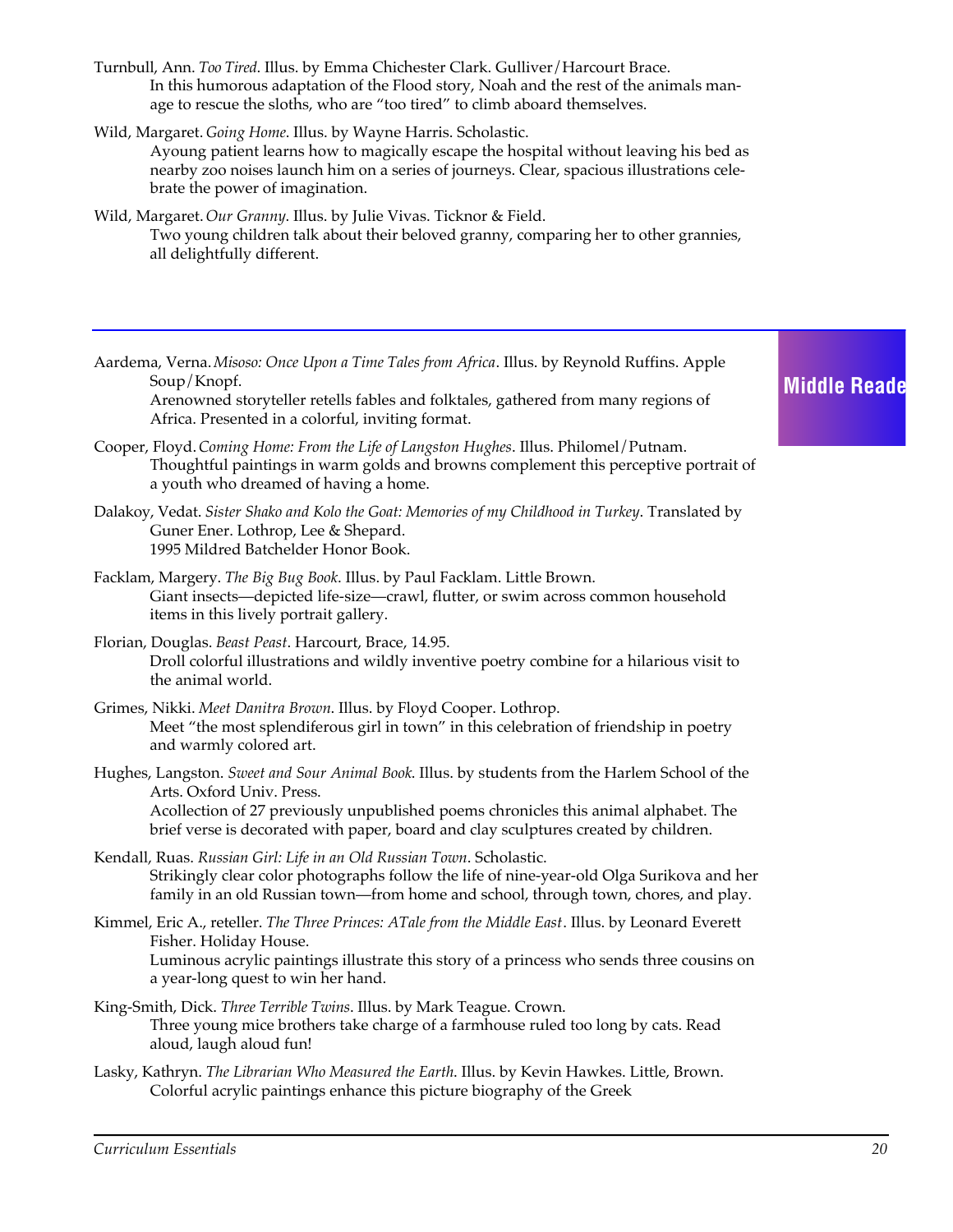#### **Middle Readers**

geographer/librarian Eratosthenes, who accurately calculated the circumference of the Earth 2,000 years ago.

- Lester, Julius. *John Henry*. Illus. by Jerry Pinkney. Dial. The strength, dignity and courage of this African-American hero have never been expressed with greater power. An outstanding match of art and text. 1995 Caldecott Honor Book.
- Lester, Julius. *The Last Tales of Uncle Remus*. Illus. by Jerry Pinkney. Dial. The escapades and antics of Brer Rabbit, Brer Bear, Brer Possum and their friends are revisited in the storytelling language of Uncle Remus. The special voice of Lester is blended with the soft watercolor and line illustrations of Pinkney.
- Maguire, Gregory. *Seven Spiders Spinning*. Clarion. High heroic humor pervades in this farcical tale of seven gruesome snow spiders closing in on a small Vermont town.
- Markle, Sandra. *Outside and Inside Birds*. Photos. Bradbury. Fascinating details of bird anatomy, from internal organs to feathers and flight, are shared in this inviting photo essay.
- Mayne, William. *Hob and the Goblins*. Illus. by Norman Messenger. Dorling-Kindersley. Ahouse sprite adopts a new family and struggles to save them from the impending threat of goblins in a humorous blend of fantasy and reality.
- McDermott, Gerald. *Coyote: A Trickster Tale from the American Southwest*. Illus. Harcourt Brace. Exquisitely detailed graphic designs and vibrant colors reflect the settings and rich telling of the misfortune that befalls Coyote when vanity intrudes.
- Polacco, Patricia. *My Rotten Redheaded Older Brother*. Illus. Simon & Schuster. Awish on a falling star helps a young girl catch her brother's attention—and a glimpse of his not-so-rotten other side.
- Polacco, Patricia. *Pink and Say*. Illus. Philomel. Aformer slave saves the life of a young white soldier and pays for it with his life in this poignant civil war episode of friendship and caring.
- Stanley, Diane and Peter Vennema. *Cleopatra*. Illus. by Diane Stanley. Morrow. Mosaic designed paintings beautifully illustrate this well-researched biography of Cleopatra.

#### **Young Adults**

#### **Best Books for Young Adults, 1995**

Alvarez, Julia. *In the Time of the Butterflies: A Novel*. Algonquin, Fiction. Bachrach, Susan, D. *Tell Them We Remember: The Story of the Holocaust*. Little Brown, Nonfiction. Bauer, Marion Dane (editor). *Am I Blue?: Coming Out From the Silence*. HarperCollins, Fiction. Beake, Lesley. *Song of Be*. Henry Holt/Edge, Fiction. Bennett, James. *Dakota Dream*. Scholastic, Fiction. Bode, Janet and Mack, Stan. *Heartbreak and Roses Real-Life Stories of Troubled Love*.Delacorte, Nonfiction. Bonner, Cindy. *Looking After Lily: a Novel*. Algonquin, Fiction Bosse, Malcolm. *The Examination*. Farrar Straus Giroux, Fiction. Brooks, Martha. *Traveling on into the Light: And Other Stories*. Orchard/Melanie Kroupa, Fiction.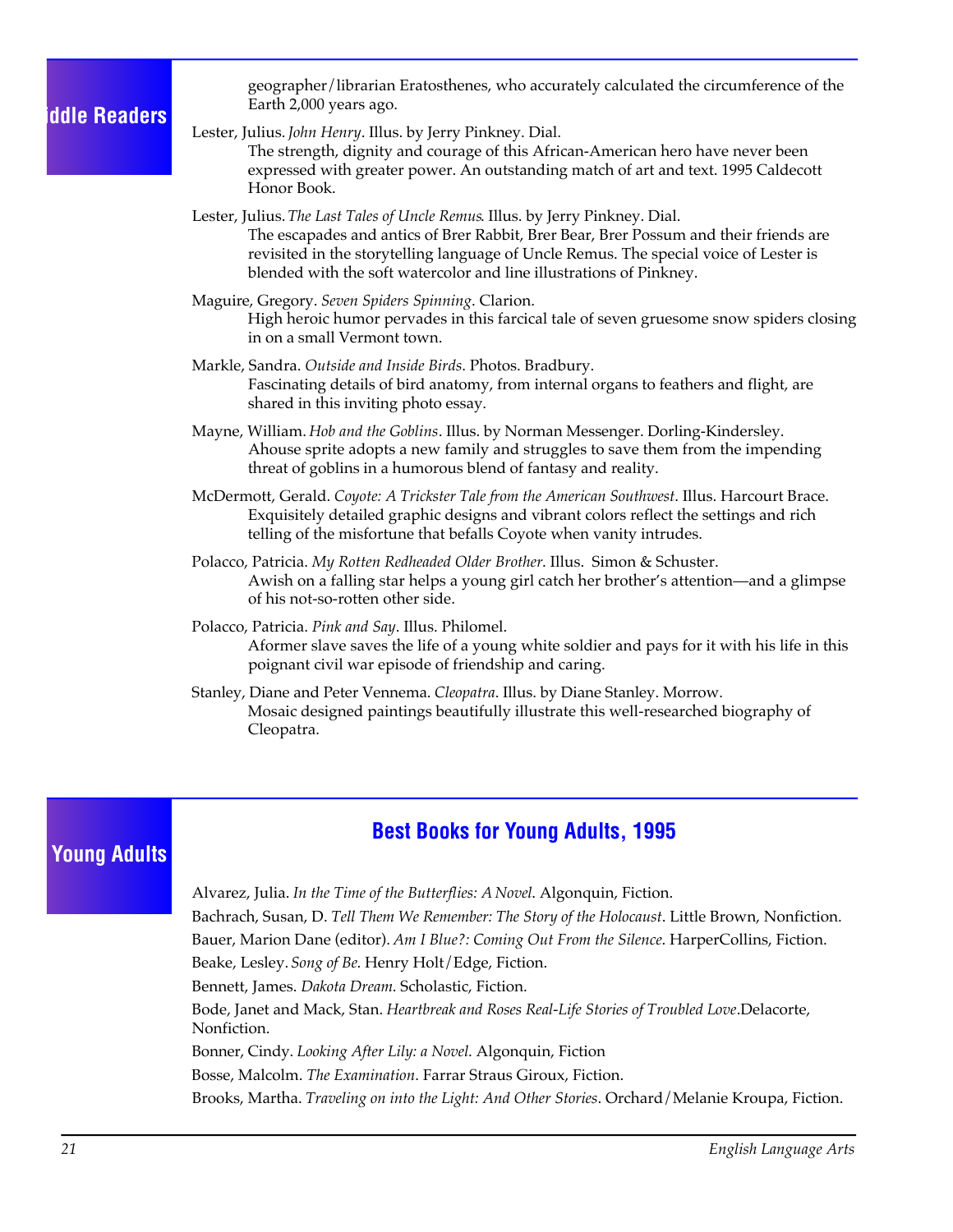Brown, Mary. *Pigs Don' t Fly*. Baen, Fiction. Bull, Emma. *Finder: ANovel of the Borderlands*. Tor, Fiction. Butler, Octavia E. *Parable of the Sower.* Four Walls Eight Windows. Fiction. Carlson, Lori M., editor. *Cool Salsa*. Henry Holt/Edge. Nonfiction. Cooney, Caroline, B. *Driver's*. Delacorte, Fiction. Coville, Bruce. *Oddly Enough*. Harcourt Brace/Jane Yolen, Fiction. Cushman, Karen. *Catherine, Called Birdy*. Clarion, Fiction. Farmer, Nancy. *The Ear, the Eye, and the Arm*. Orchard/Richard Jackson, Fiction. Fletcher, Susan. *Flight of the Dragon Kyn*. Atheneum/Jean Karl, Fiction. Freedman, Russell. *Kids at Work: Lewis Hine and the Crusade Against Child Labor*. Clarion, Nonfiction French, Albert. *Billy*. Viking, Fiction. Hambly, Barbara. *Stranger at the Wedding*. Del Rey, Fiction. Hayes, Daniel. *No Effect*. David R. Godine, Fiction. Hesse, Karen. *Phoenix Rising*. Henry Holt, Fiction. Hite, Sid. *It's Nothing to a Mountain*. Henry Holt, Fiction. Jones, Maurice K. *Say it Loud! The Story of Rap Music*. Millbrook, Nonfiction. Jordan, Sherryl. *Wolf-Woman*. Houghton Mifflin, Fiction. Kerr, M. E. *Deliver Us From Evie*. HarperCollins, Fiction. Kindl, Patrice. *Owl in Love*. Houghton Mifflin, Fiction. King, Laurie, R. *The Beekeeper's Apprentice*. St. Martin's, Fiction. Koebner, Linda. *Zoo Book: The Evolution of Wildlife Conservation Centers*. Forge, Nonfiction. Koertge, Ron. *Tiger, Tiger Burning Bright*. Orchard/Melanie Kroupa, Fiction. Krisher, Trudy. *Spite Fences*. Delacorte, Fiction. Kuklin, Susan. *After a Suicide: Young People Speak Up*. Putnam, Nonfiction. Lasky, Kathryn. *Beyond the Burning Time*. Scholastic/Blue Sky, Fiction. Lawlor, Laurie. *Shadow Catcher: The Life & Work of Edwards S. Curtis*. Walker, Nonfiction. Levitin, Sonia. *Escape From Egypt.* Little Brown, Fiction. Lynch, Chris. *Gypsy Davey*. HarperCollins, Fiction. Lynch, Chris. *Iceman*. HarperCollins, Fiction. Marrin, Albert. *Unconditional Surrender: U.S. Grant and the Civil War.* Atheneum. Nonfiction. Marsden, John. *Letters from the Inside*. Houghton Mifflin, Fiction. McCall, Nathan. *Makes Me Wanna Holler*. Random House, Nonfiction. Myers, Walter Dean. *The Glory Field*. Scholastic, Fiction. Naythons, Matthew.*Sarajevo: APortrait of the Seige.* Warner, Nonfiction. Nelson, Theresa. *Earthshine: ANovel*. Orchard/Richard Jackson, Fiction. Nichols, Michael. *The Great Apes: Between Two Worlds*. National Geographic, Nonfiction. O'Donohoe, Nick. *The Magic and the Healing*. Ace, Fiction. Panzer, Nora, editor. *Celebrate America: In Poetry and Art.* Hyperion, Nonfiction. Paulsen, Gary. *Winterdance: The Fine Madness of Running the Iditarod*. Harcourt Brace, Nonfiction. Porte, Barbara Ann. *Something Terrible Happened: ANovel*. Orchard/Richard Jackson, Fiction. Power, Susan. *The Grass Dancer.* Putnam, Fiction. Qualey, Marsha. *Come In From the Cold*. Houghton Mifflin, Fiction. Rapp, Adam. *Missing the Piano*. Viking, Fiction.

**Young Adults**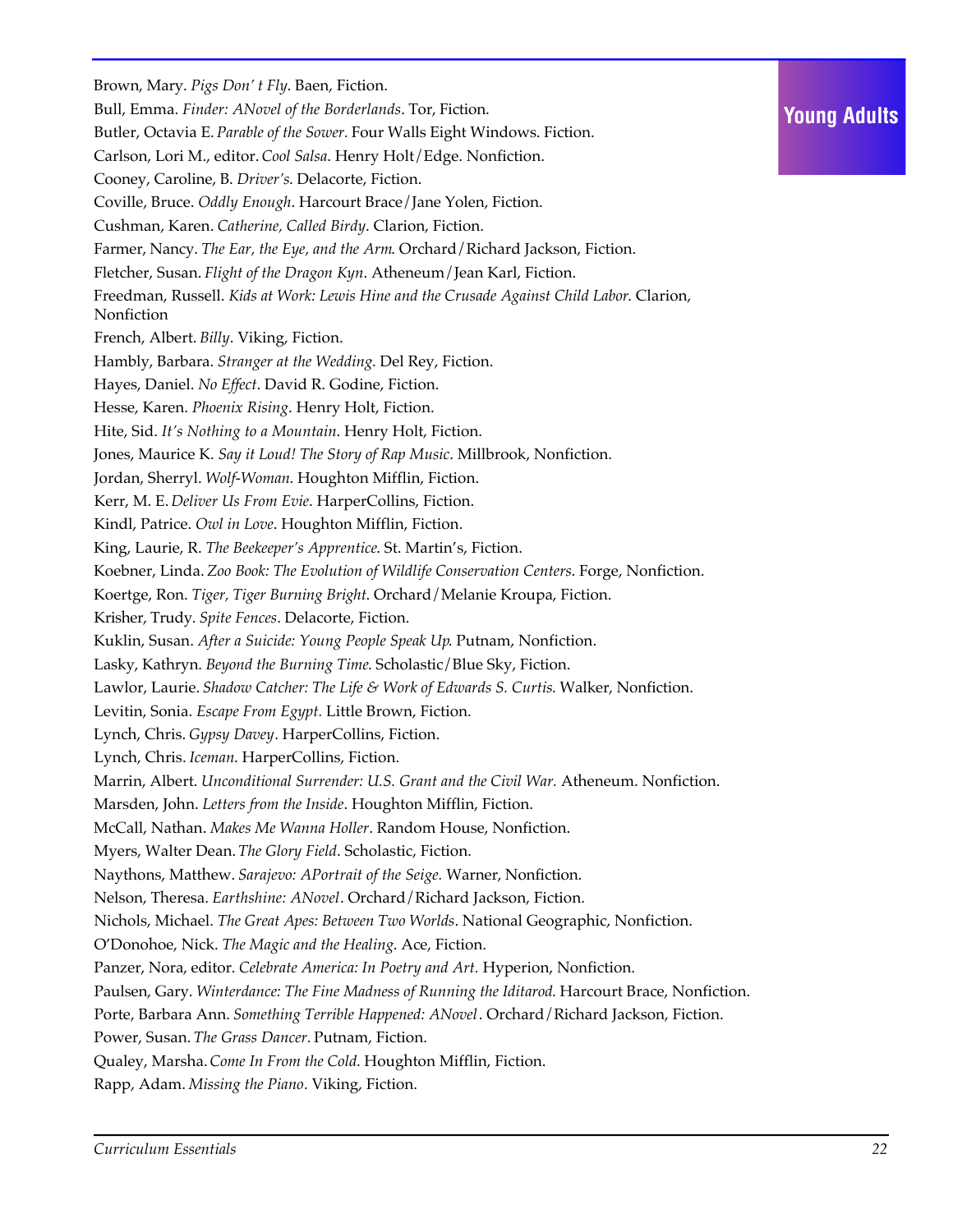#### **Young Adults**

Reuter, Bjarne. *The Boys From St. Petri*. Dutton, Fiction.

Reynolds, Marilyn. *Too Soon for Jeff*. Morning Glory, Fiction.

Rivers, Glenn and Brooks, Bruce. *Those Who Love the Game: Glenn "Doc" Rivers on Life in the NBA and Elsewhere*. Henry Holt, Nonfiction.

Rodowsky, Colby. *Hannah In Between*. Farrar Straus Giroux, Fiction.

Ross, Stewart. *Shakespeare & MacBeth: The Story Behind the Play*. Viking, Nonfiction.

Roybal, Laura. *Billy*. Houghton Mifflin, Fiction.

Rylant, Cynthia & Evans, *Walker. Something Permanent*. Harcourt Brace, Nonfiction.

Salisbury, Graham. *Under the Blood-Red Sun*. Delacorte, Fiction.

Schulman, Audrey. *The Cage*. Algonquin, Fiction.

Shoup, Barbara. *Wish You Were Here*. Hyperion, Fiction.

Sinclair, April. *Coffee Will Make You Black*. Hyperion, Fiction.

Springer, Nancy. *Toughing It*. Harcourt Brace, Fiction.

Stolz, Mary. *Cezanne Pinto*. Knopf/Borzoi, Fiction.

Sutton, Roger. *Hearing Us Out: Voices from the Gay & Lesbian Community*. Little Brown, Nonfiction.

Sweeney, Joyce. *Shadow: a Novel*. Delacorte, Fiction.

Temple, Frances. *The Ramsay Scallop*. Orchard/Richard Jackson, Fiction.

Voigt, Cynthia. *When She Hollers*. Scholastic, Fiction.

Watkins, Yoko Kawashima. *My Brother, My Sister, and I*. Bradbury, Fiction.

Wilson, Robert Charles. *Mysterium*. Bantam/Spectra, Fiction.

Wolf, Sylvia. *Focus: Five Women Photographers*. Albert Whitman, Nonfiction.

Woodson, Jacqueline. *I Hadn't Meant to Tell You This*. Delacorte, Fiction.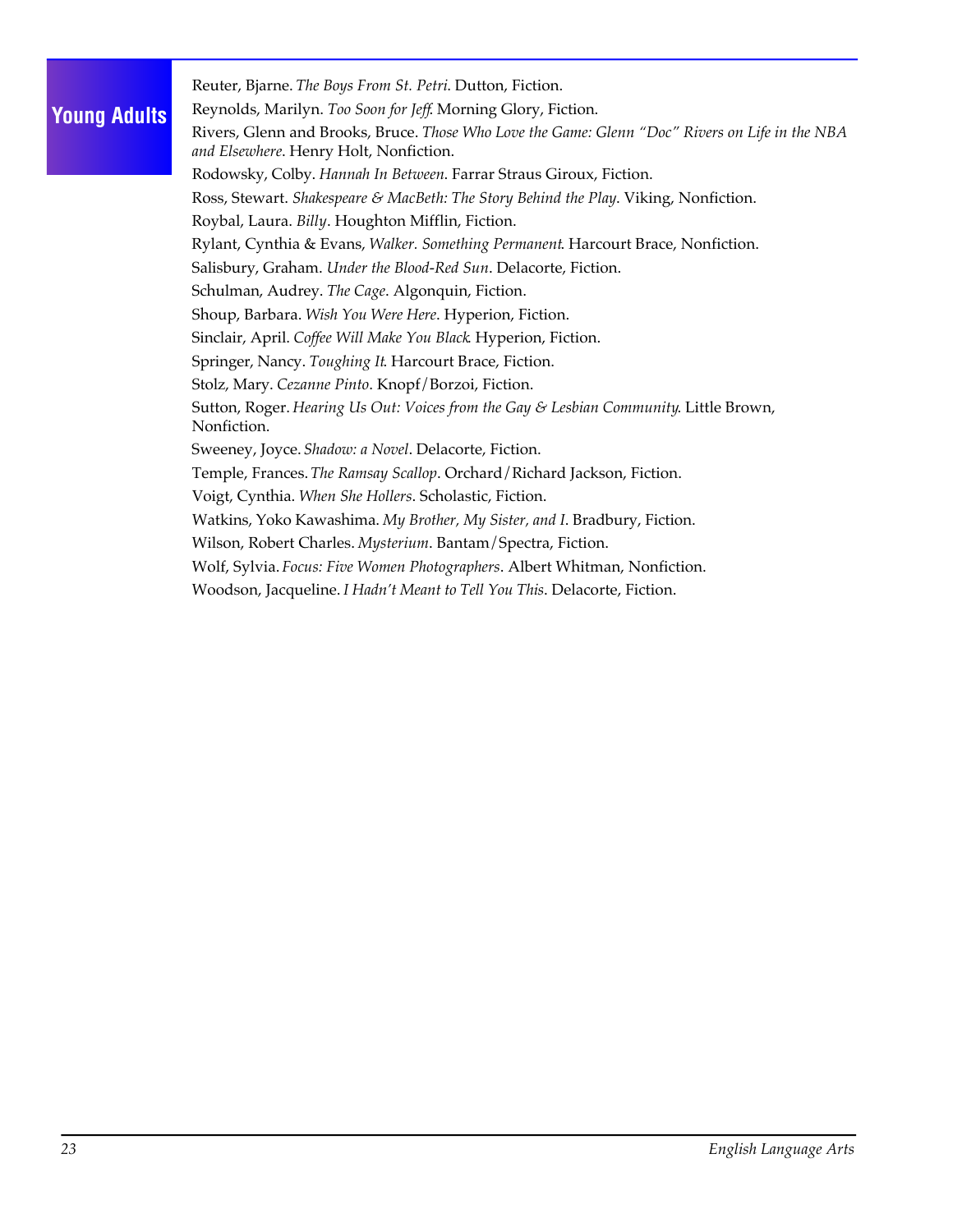## **New Standards Project—Sample Reading List**

#### **Fiction**

Brink, *Caddie Woodlawn* Cleary, *Ramona and Her Father* Coerr, *The Josefina Story Quilt* Cohen *Fat Jack* De Saint-Exupery, *The Little Prince* Hamilton, *Zeely* Hanson, *The Gift-Giver* Lord, *In the Year of the Boar and Jackie Robinson* Mendez and Byard, *The Black Snowman* Naidoo, *Journey to Jo'Burg* O'Dell, *Zia* Ringgold, *Tar Beach* Speare, *The Sign of the Beaver* Yep, *Child of the Owl*

#### **Non-Fiction**

Aliki, *Corn Is Maize: The Gift of the Indians* Baylor, *The Way to Start a Day* Cherry, *The Great Kapok Tree* Epstein, *History of Women in Science for Young People* Greenfield, *Childtimes: A Three-Generation Memoir* Godkin, *Wolf Island* Hamilton, *Anthony Burns: The Defeat and Triumph of a Fugitive Slave* McKissack *Frederick Douglass: The B1ack Lion* Politi, *Song of The Swallows* Sattler, *Dinosaurs of North America* Fritz, *And Then What Happened, Paul Revere?* McGovern, *The Secret Soldier: The Story of Deborah Sampson*

#### **Poetry**

Ahlberg, *Heard It in the Playground* Blishen and Wildsmith, *Oxford Book of Poetry for Children* De Regniers, Moore, White, and Carr, eds., *Sing a Song of Popcorn* Giovanni, *Ego-Tripping and Other Poems for Young People* Greenfield, *Honey I Love and Other Love Poems* Heard, *For the Good of the Earth and Sun* Janeczko, *Strings: AGathering of Family Poems* Koch and Farrell, eds., *Talking to the Sun* Lobel, ed., *The Random House Book of Mother Goose* Manguel, ed., *Seasons* Mathis, *Red Dog, Blue Fly: Footlball Poems* Silverstein, *Where the Sidewalk Ends*

#### **Elementary**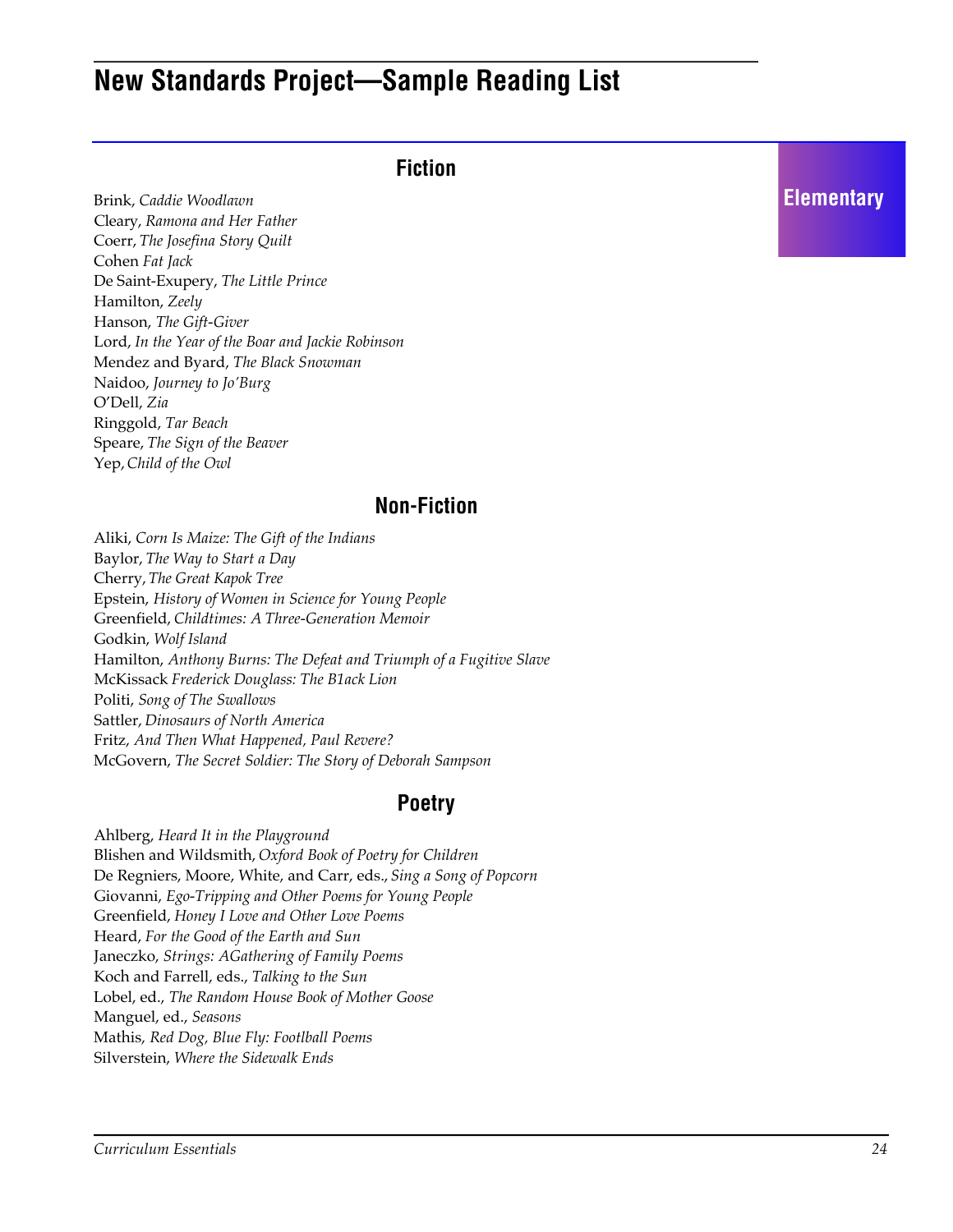#### **Folklore**

#### **Elementary**

Griego y Maecstas, Cuentos: *Tales From the Hispanic Southwest*  French, *Snow White in New York* Huck and Lobel, *Princess Furball* Louie and Young, *Yeh-.Shen: A Cinderella Story From China* Luenn, *The Dragon Kite* Goble, *Buffalo Woman* Steptoe, *Mufaro's Beautiful Daughters* Steptoe, *The Story of Jumping Mouse* Kipling, *The Elephant's Child* Lee, *Legend of the Milky Way*

#### **Modern Fantasy and Science Fiction**

Andersen, *The Ugly Duckling* Bond, *ABear Called Paddington* Dahl, *James and the Giant Peach* Grahame, *The Wind in the Willows* Lewis, *Thc Lion, the Witch and the Wardrobe*  Norton, *The Borrowers* Van Allsburg, *Jumanji* White, *Charlotte's Web*

#### **Children's Magazines**

*Weekly Reader Creative Classroom Social Studies for the Young Learner World* (National Geographic) *News* (Scholastic) *Action* (Scholastic)

#### **Other**

Newspapers, manuals appropriate for elementary school children, e.g., video game instructions, computer manuals.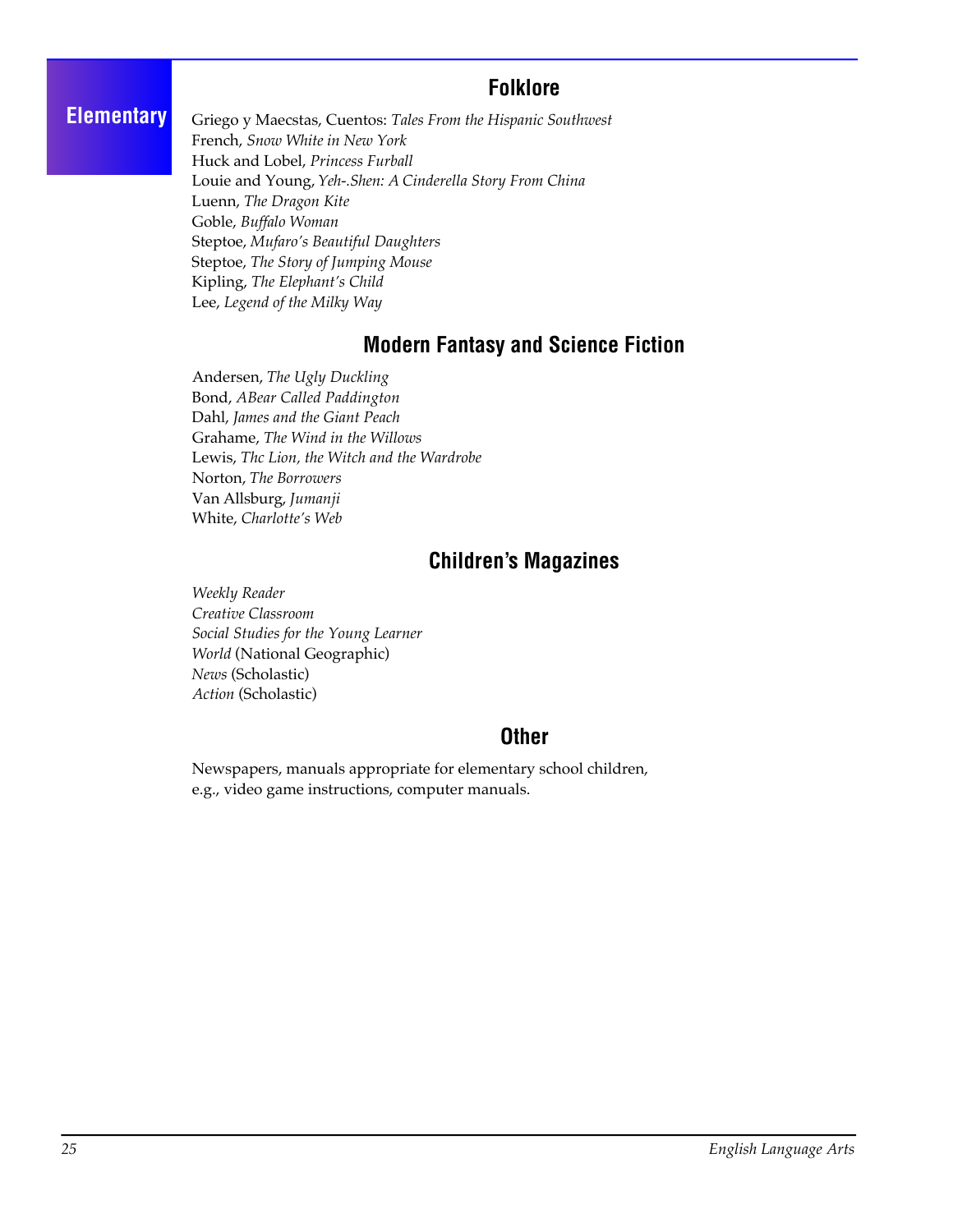#### **Fiction:**

Anaya, *Bless Me, Ultima* Armstrong, *Sounder* Bonham, *Durango Street* Cohen, *Tell Us Your Secret*  Collier, *My Brother Sam Is Dead* Cormier, *l am the Cheese* Danziger, *The Cat Ate My Gymsuit* Fast, *April Morning* Gaines, *AGathering of Old Men* Goldman, *The Princess Bride* Greene, *Summer of My German Soldier* Hansen, *Which Way Freedom* Hinton, *The Outsiders* Holman, *Slakes Limbo* London, *The Call of the Wild* Mathis, *Listen for the Fig Tree* Mohr, *Nilda* Neufeld, *Lisa, Bright and Dark* O'Brien, *Z for Zachariah* Reiss, *The Upstairs Room* Schaefer, *Shane* Stevenson, *Treasure Island* Voigt, *Dicey's Song* Walker, *To Hell With Dying* Walter, *Because We Are* Zindel, *The Pigman*

#### **Non-Fiction:**

Amory, *The Cat Who Came for Christmas* Berck, *No Place to Be: Voices of Homeless Children* Frank, *The Diary of a Young Girl* George, *The Talking Earth* Gilbreth, *Cheaper by the Dozen* Haskins, *Outward Dreams* Hautzig, *Endless Steppe: A Girl in Exile* Herriott, *All Creatures Great and .Small* Lester, *To Be a Slave* Meyers, *Pearson, a Harbor Seal Pup* Soto, *Living Up the Street* White, *Ryan White: My Own Story* Yates, *Amos Fortune, Free Man*

#### **Poetry:**

Adams, *Poetry of Earth and Sky* Eliot, *Old Possum's Book of Practical Cats* Frost, *You Come Too* Greenfield, *Night on Neighborhood Street* Livingston, *Cat Poems*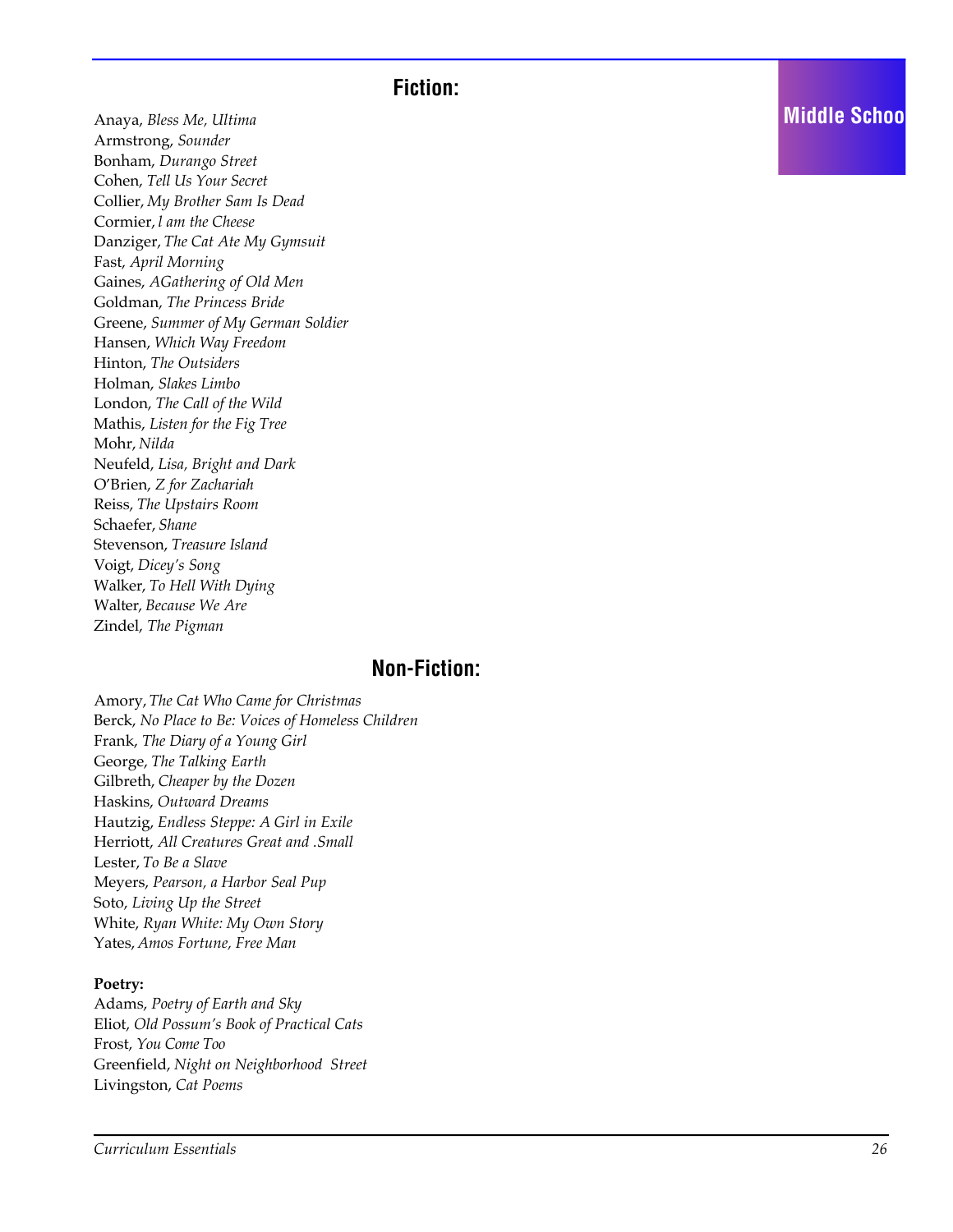#### **Drama:**

#### **Middle School**

Blinn, *Brian's Song* Davis, *Escape to Freedom* Gibson, *The Miracle Worker* Lawrence and Lee, *Inherit the Wind* Osborn, *On Borrowed Time* Shakespeare, *AMidsummer Night's Dream* Stone, *Metamora, or, the Last of the Wampanoags*

#### **Folklore/Mythology:**

Blair, *Tall Tale America* Bruchac, *The First Strawberries: ACherokee Story* Bryan, *Beat the Story-Drum, Pum-Pum* D'Aulaire, *Norse Gods and Giants* Gallico, *The Snow Goose* Lee, *Toad Is the Uncle of Heaven: AVietnamese Folk Tale* Pyle, *Merry Adventures of Robin Hood*

#### **Modern Fantasy and Science Fiction:**

Bradbury, *Dandelion Wine* Babbitt, *Tuck Everlashing* Cooper, *The Grey King* Hamilton, *The Magical Adventures of Pretty Pearl* L'Engle, *A Wrinkle in Time* Tolkien, *The Hobbit*  Yep, *Dragon of the Lost Sea*

#### **Magazines/Periodicals:**

*Scope* (Scholastic) *World*(National Geographic) *Junior Scholastic* (Scholastic) *Science World*(Scholastic) *Cobblestone* (American history) *Calliope* (world history) *Faces* (anthropology) *Odyssey* (science)

#### **Other:**

Computer manuals; instructions; contracts. See also the reading lists included in award books corresponding to reading provided by the Girl Scouts of America and the Boy Scouts of America.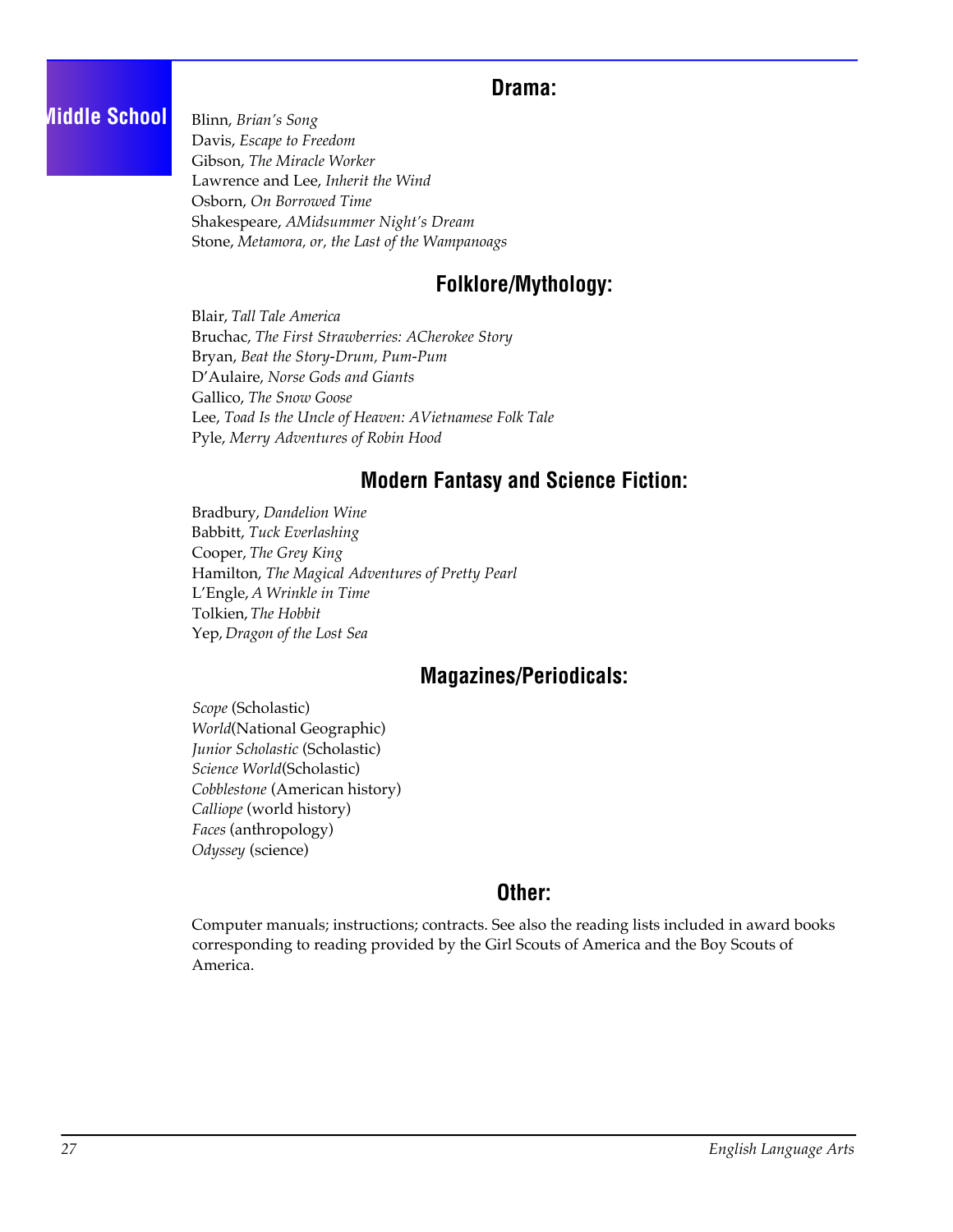#### **Fiction**

Carroll, *Alice in Wonderland* Cisneros, *The House on Mango Street* Clark, *The Ox-Bow Incident* Golding, *Lord of the Flies* Hawthorne, *The Scarlet Letter* Hemingway, *For Whom the Bell Tolls* Hentoff, *The Day They Came to Arrest the Book* Hilton, *Goodbye, Mr. Chips* Kinsella, *Shoeless Joe* Knowles, *A Separate Peace* Lee, To *Kill a Mockingbird* McCullers, *The Heart Is a Lonely Hunter* Orwell, *1984* Paulsen, *Canyons* Portis, *True Grit* Potok, *Davita's Harp* Stoker, *Dracula* Wartski, *ABoat to Nowhere* Welty, *The Golden Apples*

#### **Non-Fiction**

Angell, *Late Innings* Angelou, *I Know Why the Caged Bird Sings* Ashe, *Days of Grace* Beal, "I *Will Fight No More Forever": Chief Joseph and the Nez Perce War* Bishop, *The Day Lincoln Was Shot* Bloom, *The Closing of the American Mind* Campbell, *The Power of Myth* Covey, *Seven Habits of Highly Effective People* Galarza, *Barrio Boy* Hawking, *ABrief History of Time* Houston, *Farewell to Manzanar* Kennedy, *Profiles in Courage* Kingsley and Levitz, *Count Us In: Growing Up With Down Syndrome* Kingston, *Woman Warrior* Mazer, ed., *Going Where I'm Coming From* Momaday, *The Way to Rainy Mountain* Rodriquez, *Hunger of Memory* Sternberg, *User's Guide to the Internet* Wright, *Black Boy*

#### **Poetry**

Angelou, *I Shall Not be Moved* Bly, ed., *News of the Universe* Cummings, *Collected Poems* Dickinson, *Complete Poems* Randall, ed., *The Black Poets* Carruth, ed., *The Voice That Is Great Within Us* Hughes, *Selected Poems* Knudson and Swenson, eds., *American Sports Poems* Longfellow, *Evangeline* Wilbur, *Things of This World*